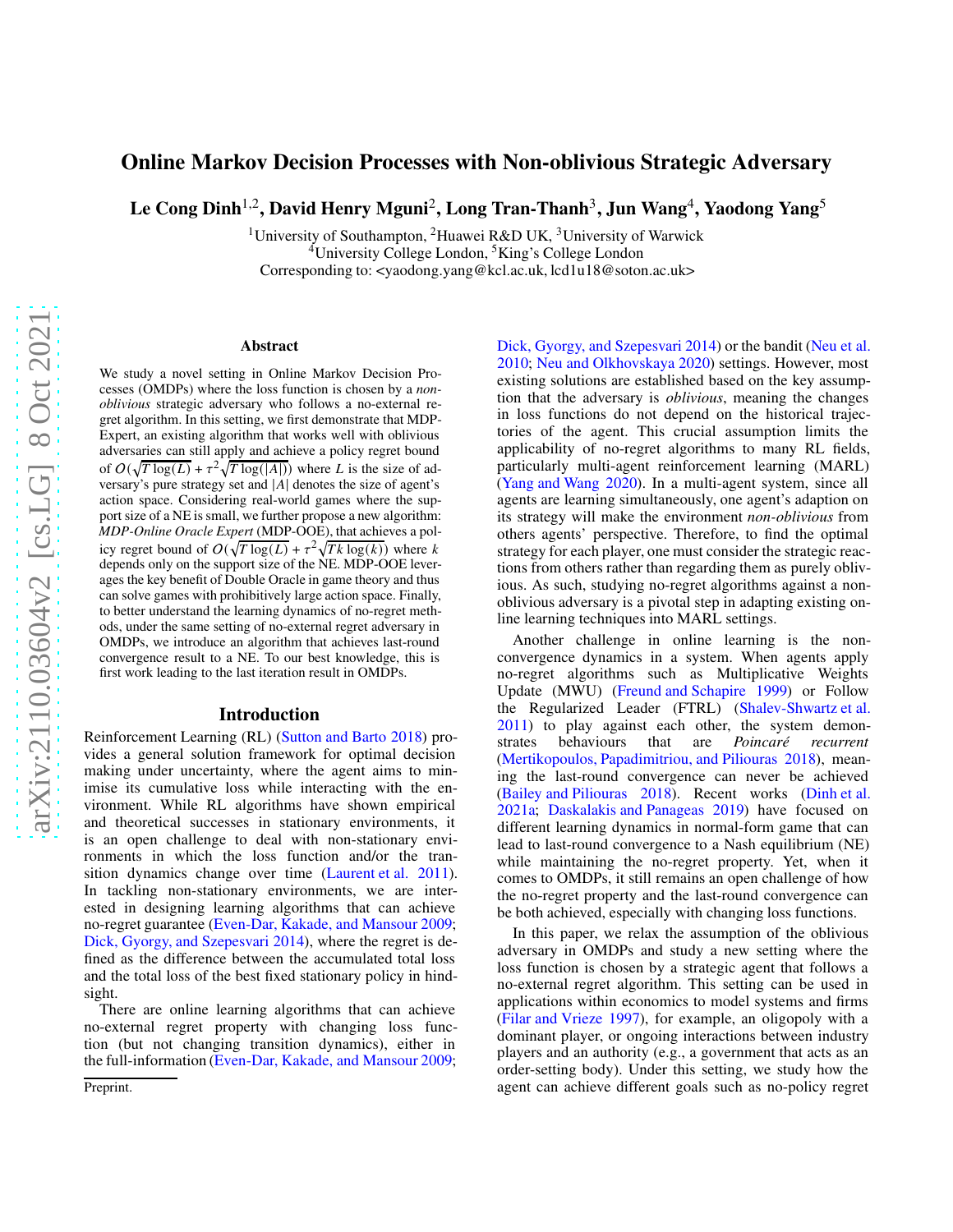and last-round convergence.

Our contributions are at three folds:

- We prove that the well-known MDP-Expert (MDP-E) algorithm [\(Even-Dar, Kakade, and Mansour 2009](#page-7-1)) can still apply by achieving a policy regret bound of  $O(\sqrt{T \log(L)} + \tau^2 \sqrt{T \log(|A|)})$ , and the average strategies of the agents will converge to a NE of the game.
- For many real-world applications where the support size of NE is small [\(McMahan, Gordon, and Blum](#page-7-11) [2003;](#page-7-11) [Dinh et al. 2021b\)](#page-7-12), we introduce an efficient noregret algorithm, *MDP-Online Oracle Expert (MDP-OOE)*, which achieves the policy regret bound of  $O(\tau^2 \sqrt{Tk \log(k)} + \sqrt{T \log(L)})$  against non-oblivious adversary, where  $k$  depends on the support size of the NE. MDP-OOE inherits the key benefits of both Double Oracle [\(McMahan, Gordon, and Blum 2003\)](#page-7-11) and MDP-E [\(Even-Dar, Kakade, and Mansour 2009\)](#page-7-1); it can solve games with large action space while maintaining the noregret property.
- To achieve last-round convergence guarantee for noexternal regret algorithms, we introduce the algorithm of *Last-Round Convergence in OMDPs (LRC-OMDPs)* such that in cases where the adversary follows a noexternal regret algorithm, the dynamics will lead to the last-round convergence to a NE. To the best of our knowledge, this is first last-iteration convergence result in OMDPs.

#### Related Work

The setting of OMDPs with no-external regret adversary, though novel, shares certain aspects in common with existing literatures in online learning and stochastic games domains. Here we review each of them.

Many researchers have considered OMDPs with an oblivious environment, where the loss function can be set arbitrarily. The performance of the algorithm is measured by external regret: the difference between the total loss and the best stationary policy in hindsight. In this setting with stationary transition dynamics, MDP-E [\(Even-Dar, Kakade, and Mansour 2009\)](#page-7-1) proved that if the agent bounds the "local" regret in each state, then the "global" regret will be bounded. [Neu et al.](#page-7-3) [\(2010](#page-7-3), [2013\)](#page-7-13) considered the same problem with the bandit reward feedback and provided no-external regret algorithms in this setting. [Dick, Gyorgy, and Szepesvari](#page-7-2) [\(2014](#page-7-2)) studied a new approach for OMDPs where the problem can be transformed into an online linear optimization form, from which no-external regret algorithms can be derived. [Cheung, Simchi-Levi, and Zhu](#page-7-14) [\(2019\)](#page-7-14) proposed a noexternal regret algorithm in the case of non-stationary transition distribution, given that the variation of the loss and transition distributions do not exceed certain variation budgets.

In non-oblivious environment, [Yu, Mannor, and Shimkin](#page-8-3) [\(2009\)](#page-8-3) provided an example demonstrating that no algorithms can guarantee sublinear external regret against a nonoblivious adversary. Thus, in OMDPs with non-oblivious opponents (e.g., agents using adaptive algorithms), the focus is often on finding stationary points of the system rather than finding a no-external regret algorithm [\(Leslie, Perkins, and Xu 2020\)](#page-7-15). In this paper, we study cases where the adversary follows an adaptive no-regret algorithm, and tackle the hardness result of non-oblivious environments in OMDPs.

The problem of non-oblivious adversary has also been studied in the multi-armed bandit setting, a special case of OMDPs. In this setting, [Arora, Dekel, and Tewari](#page-7-16) [\(2012\)](#page-7-16) considered *m*-memory bounded adversary and provided an algorithm with policy regret bound that depends linearly on  $m$ , where the policy regret includes the adversary's adaptive behaviour (i.e., see Equation [\(1\)](#page-2-0)). Compared to their work, our paper considers strategic adversary which turns out to be ∞-memory bounded adversary. Thus the algorithm suggested in [Arora, Dekel, and Tewari](#page-7-16) [\(2012\)](#page-7-16) can not be applied. Recently, [Dinh et al.](#page-7-8) [\(2021a\)](#page-7-8) studied the same strategic adversary in full information normal-form setting and provided an algorithm that leads to last round convergence. However, both of the above works only studied the simplified version of OMDPs, thus they do not capture the complexity of the problem. We argue that since strategicadversary setting has many applications due to the popularity of no-regret algorithms [\(Cesa-Bianchi and Lugosi 2006](#page-7-17); [Zinkevich et al. 2007;](#page-8-4) [Daskalakis et al. 2017\)](#page-7-18), it is important to study no-regret methods in more practical settings such as OMDPs.

Stochastic games (SGs) [\(Shapley 1953](#page-8-5); [Deng et al. 2021\)](#page-7-19) offer a multi-player game framework where agents jointly decide the loss and the state transition. Compared to OMDPs, the main difference is that SGs allow each player to have representation of states, actions and rewards, thus players can learn the representations over time and find the NE of the stochastic games [\(Wei, Hong, and Lu 2017;](#page-8-6) [Tian et al.](#page-8-7) [2020\)](#page-8-7). The performance in SGs is often measured by the difference between the average loss and the value of the game (i.e., the value when both players play a NE), which is a weaker notion of regret compared to the best fixed policy in hindsight in OMDPs. Intuitively, the player can learn the structure of the game (i.e., transition model, reward function) over time, thus on average, the player can calculate and compete with the value of the game. In non-episodic settings, the Upper Confidence Stochastic Game algorithm (UCSG) [\(Wei, Hong, and Lu 2017](#page-8-6)) guarantees the regret of  $\text{Reg}_T = \tilde{O}(D^3 |S|^5 |A| + D |S| \sqrt{|A|T})$  with high probability, given that the opponent's action is observable. However, to compete with the best stationary policy, knowing the game structure does not guarantee a good performance (i.e., the performance will heavily depend on the strategic behaviour of opponents). [Tian et al.](#page-8-7) [\(2020\)](#page-8-7) proved that in the SG setting, achieving no-regret with respect to best stationary policy in hindsight is statistically hard. Our settings can be considered as a sub-class of SGs where only the agent controls the transition model (i.e., single controller SGs), based on this, we try to overcome the above challenge.

We summarise the difference between our setting and OMDPs and SGs in Table [1.](#page-2-1) Compared to OMDPs, we relax the assumption about oblivious environment and study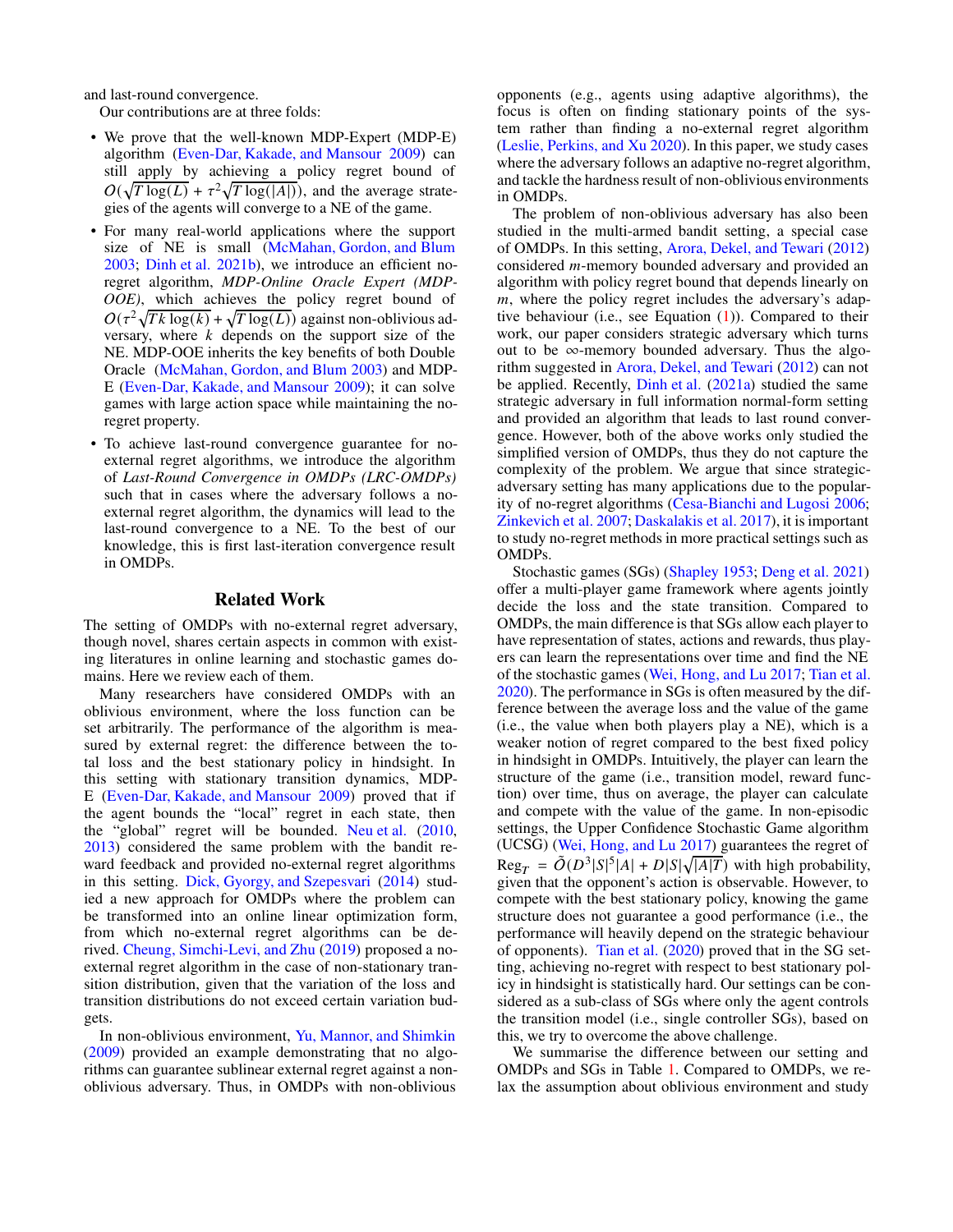Table 1: The scope of our contribution in this work.

<span id="page-2-1"></span>

|                                                 | Non-oblivious adversary within a two-player<br>game framework                                           | Oblivious adversary in Markov<br><b>Decision Process</b>                                                                |
|-------------------------------------------------|---------------------------------------------------------------------------------------------------------|-------------------------------------------------------------------------------------------------------------------------|
| Regret <i>w.r.t</i> best policy in<br>hindsight | MDP-OOE (our contribution)<br>$O(\tau^2 \sqrt{Tk \log(k)} + \sqrt{T \log(L)})$                          | <b>OMDPs:</b><br>$(MDP-$<br>E) (Even-Dar, Kakade, and Mansour<br>2009)<br>$\text{Reg}_T = O(\tau^2 \sqrt{T \log( A )})$ |
| Regret <i>w.r.t.</i> value of the game          | SGs: (UCSG) (Wei, Hong, and Lu 2017)<br>$\text{Reg}_{T} = \tilde{O}(D^{3} S ^{5} A  + D S \sqrt{ A T})$ | <b>OMDPs</b>                                                                                                            |

a non-oblivious counterpart with strategic adversary. Compared to SGs, we relax the assumption of knowing opponent's action in non-episodic setting and our results only require observing the loss functions. Furthermore, the performance measurement is with respect to the best stationary policy in hindsight, which is proved to be statistically hard in SGs [\(Tian et al. 2020](#page-8-7)). Intuitively, since we considers the problem of single controller SGs, it can overcome the hardness result. [Guan et al.](#page-7-20) [\(2016\)](#page-7-20) studied a similar setting to our paper, where only one player affects the transition kernel of the game. By viewing the game as an online linear optimisation, it can derive the minimax equilibrium of the game. There are two main challenges of the algorithm. Firstly, it requires both players to pre-calculate the minimax equilibrium of the game and fixes to this strategy during repeated game. Thus, in the situation where the adversary is an independent agent (i.e., it follows a different learning dynamic), the proposed algorithm can not be applied. Secondly, and most importantly, the no regret analysis is not provided for the algorithm in [Guan et al.](#page-7-20) [\(2016\)](#page-7-20), thus the algorithm can not be applied in an adversary environment.We fully address both challenges in this paper.

## Problem Formulations & Preliminaries

We consider OMDPs where at each round  $t \in \mathbb{N}$ , an adversary can choose the loss function  $l_t$  based on the agent's history  $\{\pi_1, \pi_2, \ldots, \pi_{t-1}\}.$  Formally, we have OMDPs with finite state space  $S$ ; finite action set at each state  $A$ ; and a fixed transition model  $P$ . The agent's starting state,  $x_1$ , is distributed according to some distribution  $\mu_0$  over S. At time t, given state  $x_t \in S$ , the agent chooses an action  $a_t \in A$ , then the agent moves to a new random state  $x_{t+1}$  which is determined by the fixed transition model  $P(x_{t+1} | x_t, a_t)$ . Simultaneously, the agent receives an immediate loss  $I_t(x_t, a_t)$ , in which the loss function  $l_t$ :  $S \times A \rightarrow R$  is bounded in  $[0, 1]^{ |A| \times |S| }$  and chosen by the adversary from a simplex  $\Delta_L := \{ l \in \mathbb{R}^{|S||A|} | l = \sum_{i=1}^L x_i l_i, \sum_{i=1}^L x_i = 1, x_i \ge 0 \ \forall i \}$ where  $\{l_1, l_2, \ldots, l_L\}$  are the loss vectors of the adversary. We assume zero-sum game setting where the adversary receives the loss of  $-I_t(x_t, a_t)$  at round t and consider popular full information feedback [\(Even-Dar, Kakade, and Mansour](#page-7-1) [2009;](#page-7-1) [Dick, Gyorgy, and Szepesvari 2014\)](#page-7-2), meaning the agent can observe the loss function  $l_t$  after each round  $t$ .

Against strategic adversary, the formal definition of noexternal regret becomes inadequate since the adversary is

allowed to adapt to the agent's action. In this paper, we adopt the same approach in [Arora, Dekel, and Tewari](#page-7-16) [\(2012](#page-7-16)) and consider policy regret. Formally, the goal of the agent is to have minimum policy regret with respect to the best fixed policy in hindsight:

<span id="page-2-0"></span>
$$
R_T(\pi) = \mathbb{E}_{X,A} \left[ \sum_{t=1}^T l_t^{\pi_t}(X_t, A_t) \right] - \mathbb{E}_{X,A} \left[ \sum_{t=1}^T l_t^{\pi}(X_t^{\pi}, A_t^{\pi}) \right],
$$
(1)

where  $l_t^{\pi_t}$  denotes the loss function at time t while the agent follows  $\pi_1, \ldots, \pi_T$  and  $l_t^{\pi}$  is the adaptive loss function against the fixed policy  $\pi$  of the agent. We say that the agent achieves sublinear policy regret (i.e., no-policy regret property) with respect to the best fixed strategy in hindsight if  $R_T(\pi)$  satisfies:  $\lim_{T \to \infty} \max_{\pi} \frac{R_T(\pi)}{T} = 0$ .

In a general non-oblivious adversary, we prove by a counter example that it is impossible to achieve an algorithm with a sublinear policy regret  $<sup>1</sup>$  $<sup>1</sup>$  $<sup>1</sup>$ . Suppose the agent faces an</sup> adversary such that it gives a very low loss for the agent if the action in the first round of the agent is a specific action (i.e., by fixing the loss function to **0**), otherwise the adversary will give a high loss (i.e., by fixing the loss function to **1**). Against this type of adversary, without knowing the specific action, the agent's policy regret in Equation [\(1\)](#page-2-0) will be  $O(T)$ . Thus, in general non-oblivious adversary case, we will have a hardness result in policy regret. To resolve the hardness result, we study strategic adversary in OMDPs.

<span id="page-2-3"></span>Assumption 1 (Strategic Adversary). *The adversary flows a no-external regret algorithm such as for any sequence of*  $\pi_t$ :

$$
\lim_{T \to \infty} \max_{l} \frac{R_T(l)}{T} = 0, \text{ where}
$$
\n
$$
R_T(l) = \mathbb{E}_{X,A} \left[ \sum_{t=1}^{T} l(X_t, A_t) \right] - \mathbb{E}_{X,A} \left[ \sum_{t=1}^{T} l_t^{\pi_t}(X_t, A_t) \right].
$$

The rationale of Assumption [1](#page-2-3) comes from the vanilla property of no-external algorithms: without prior information, the adversary will not do worse than the best-fixed strategy in hindsight [\(Dinh et al. 2021a](#page-7-8)). Thus, without the priority knowledge about the agent, the adversary will have incentive to follow a no-external regret algorithm. In the same

<span id="page-2-2"></span><sup>&</sup>lt;sup>1</sup>In the multi-armed bandit setting, it is also impossible to achieve sublinear policy regret against all adaptive adversaries (see Theorem 1 in [Arora, Dekel, and Tewari](#page-7-16) [\(2012\)](#page-7-16)).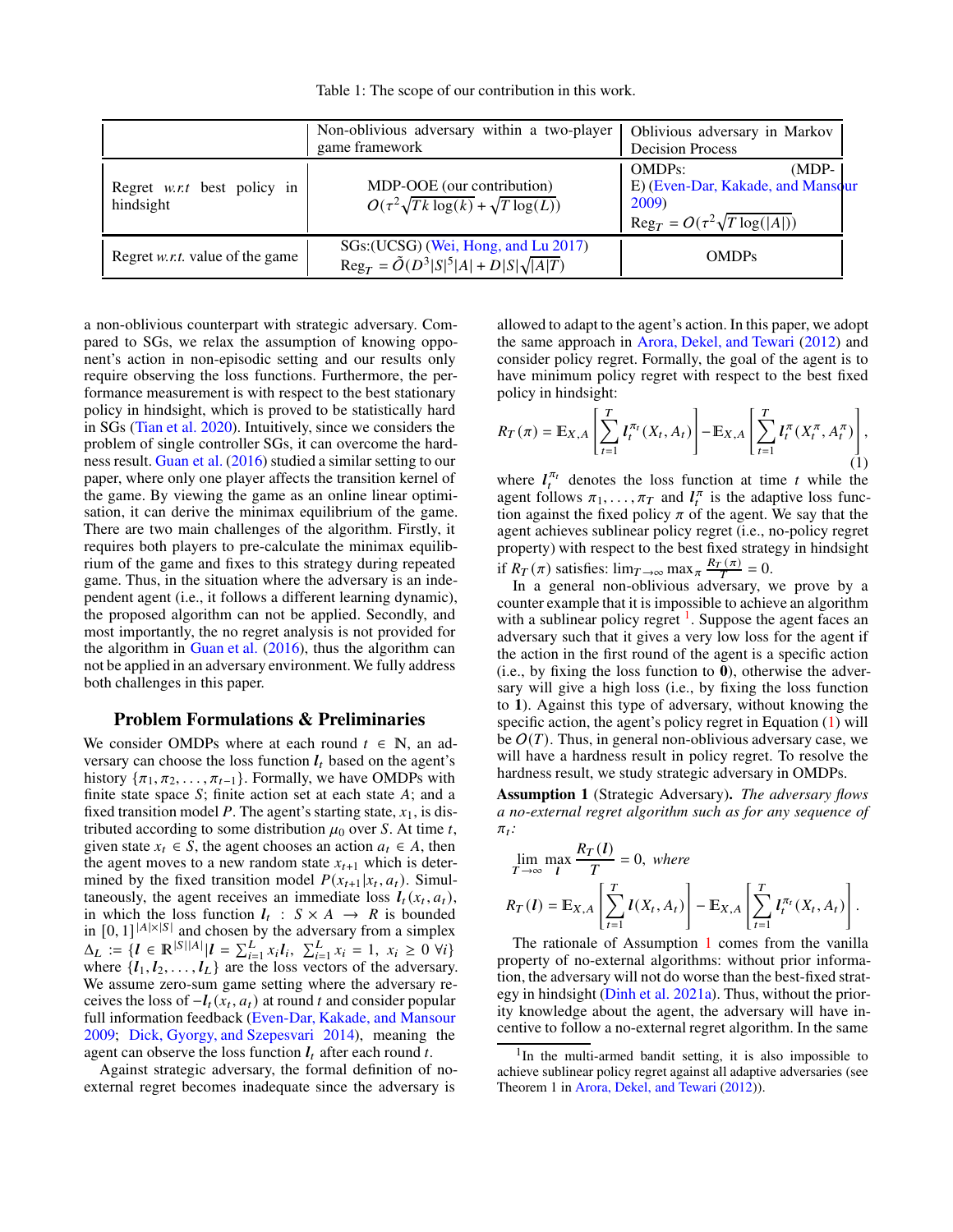way as full information feedback assumption for the agent, we assume that after each round  $t$ , the adversary observes the agent' stationary policy distribution  $d_{\pi_t}$ .

For every policy  $\pi$ , we define  $P(\pi)$  the state tran-<br>sition matrix induced by  $\pi$  such that  $P(\pi)_{s,s'} =$ sition matrix induced by  $\pi$  such that  $P(\pi)_{s,s'} = \sum_{a \in A} \pi(a|s) P_{s,s'}^a$ . We assume through the paper that we have the mixing time assumption, which is a common assumption in OMDPs [\(Even-Dar, Kakade, and Mansour](#page-7-1) [2009;](#page-7-1) [Dick, Gyorgy, and Szepesvari 2014;](#page-7-2) [Neu et al. 2013\)](#page-7-13): **Assumption 2** (Mixing time). *There exists a constant*  $\tau > 0$ 

<span id="page-3-0"></span>such that for all distributions **d** and **d'** over the state space, *any policy*  $\pi$ *,* 

$$
||dP(\pi) - d'P(\pi)||_1 \leq e^{-1/\tau}||d - d'||_1,
$$

*where*  $\|\mathbf{x}\|$  *denotes the*  $l_1$  *norm of a vector*  $\mathbf{x}$ *.* 

Denote  $v_t^{\pi}(x, a)$  the probability of (state, action) pair  $(x, a)$  at time step *t* by following policy  $\pi$  with initial state  $x_1$ . Following Assumption [2,](#page-3-0) for any initial states,  $v_t^{\pi}$  will converge to a stationary distribution  $d_{\pi}$  as t goes to infinity. Denote  $d_{\Pi}$  the stationary distribution set from all agent's deterministic policies. With a slight abuse of notation, when an agent follows an algorithm A with use  $\pi_1, \pi_2, \ldots$  at each time step, we denote  $v_t(x, a) = \mathbb{P}[X_t = x, A_t = a], d_t =$  $d_{\pi_t}$ . Thus, the regret in Equation [\(1\)](#page-2-0) can be expressed as

$$
R_T(\pi) = \mathbb{E}\left[\sum_{t=1}^T \left\langle I_t^{\pi_t}, v_t \right\rangle\right] - \mathbb{E}\left[\sum_{t=1}^T \left\langle I_t^{\pi}, v_t^{\pi} \right\rangle\right].
$$

Assumption [2](#page-3-0) allows us to define the average loss of policy  $\pi$  in an online MDP with loss *l* as  $\eta_l(\pi) = \langle l, d_\pi \rangle$  and the accumulated loss  $Q_{\pi,l}(s, a)$  is defined as

$$
Q_{\pi,\mathbf{I}}(s,a) = E\left[\sum_{t=1}^{\infty} \left(\mathbf{I}(s_t,a_t) - \eta_{\mathbf{I}}(\pi)\right) \middle| s_1 = s, a_1 = a, \pi\right].
$$

<span id="page-3-1"></span>As the dynamic between the agent and adversary is zero-sum, we can apply the minimax theorem [\(Neumann 1928\)](#page-7-21):

$$
\min_{d_{\pi} \in \Delta_{d_{\Pi}}} \max_{l \in \Delta_{L}} \langle l, d_{\pi} \rangle = \max_{l \in \Delta_{L}} \min_{d_{\pi} \in \Delta_{d_{\Pi}}} \langle l, d_{\pi} \rangle = \nu.
$$
 (2)

The saddle point  $(l, d_\pi)$  that satisfies Equation [\(2\)](#page-3-1) is the NE of the game [\(Nash et al. 1950\)](#page-7-22) and  $v$  is the called the value of the game. Our work is based on no-external regret algorithms in normal-form game such as Multiplicative Weights Update [\(Freund and Schapire 1999\)](#page-7-5), which is described as

**Definition 3** (Multiplicative Weights Update). Let  $k_1, k_2, ...$ *be a sequence of feedback received by the agent. The agent is said to follow the MWU if strategy*  $\tilde{\pi}_{t+1}$  *is updated as follows* 

$$
\tilde{\pi}_{t+1}(i) = \tilde{\pi}_t(i) \frac{\exp(-\mu_t k_t(a^i))}{\sum_{i=1}^n \tilde{\pi}_t(i) \exp(-\mu_t k_t(a^i))}, \forall i \in [n], \quad (3)
$$

where  $\mu_t > 0$  *is a parameter, n is the number of pure strategies (i.e., experts) and*  $\tilde{\pi}_0 = [1/n, ..., 1/n]$ .

We also consider  $\epsilon$ -Nash equilibrium of the game:

**Definition 4** ( $\epsilon$ -Nash equilibrium). Assume  $\epsilon > 0$ . We call  $a$  point  $(l, d_\pi) \in \Delta_L \times \Delta_{d_\Pi} \epsilon$ -NE if:

$$
\max_{l \in \Delta_L} \langle l, d_\pi \rangle - \epsilon \le \langle l, d_\pi \rangle \le \min_{d_\pi \in \Delta_{d_\Pi}} \langle l, d_\pi \rangle + \epsilon.
$$

Under the setting of OMDPs against strategic adversary who aims to minimise the external regret (i.e., Assumption [1\)](#page-2-3), we study several properties that the agent can achieve such as no-policy regret and last round convergence.

# MDP-Expert against Strategic Adversary

<span id="page-3-2"></span>

|    | <b>Algorithm 1: MDP-Expert (MDP-E)</b>                             |
|----|--------------------------------------------------------------------|
|    | 1: <b>Input:</b> Expert algorithm $B_s$ (i.e., MWU) for each state |
|    | 2: for $t = 1$ to $\infty$ do                                      |
| 3: | Using algorithm $B_s$ with set of expert A and the                 |
|    | feedback $Q_{\pi_t, l_t}(s,.)$ for each state s                    |
| 4: | Output $\pi_{t+1}$ and observe $l_{t+1}$                           |
|    | $5:$ end for                                                       |

When the agent plays against a non-oblivious opponent, one challenge is that the best fixed policy  $\pi$  is not based on the current loss sequence  $[I_1, I_2, \dots]$  of the agent but a different loss sequence  $[I_1^{\pi}, I_2^{\pi} \dots]$  induced by the policy  $\pi$ . Thus, to measure the regret in the case of a non-oblivious opponent, we need information on how the opponent will play against a fixed policy  $\pi$ . Under Assumption [1,](#page-2-3) we prove that existing MDP-E [\(Even-Dar, Kakade, and Mansour 2009\)](#page-7-1) method, which is designed for oblivious adversary, will have no- policy regret property against the non-oblivious strategic adversary in our setting. Intuitively, MDP-E maintains a no-external regret algorithm (i.e., MWU) in each state to bound the local regret, thus the global regret can be bounded accordingly. The pseudocode of MDP-E is given in Algorithm [1.](#page-3-2)

The following lemma links the relationship between the external-regret of the adversary and the regret with respect to the policy stationary distribution:

<span id="page-3-3"></span>Lemma 1. *Under MDP-E played by the agent, the externalregret of the adversary in Assumption [1](#page-2-3) can be expressed as:*

$$
R_T\left(\boldsymbol{I}\right) = \mathbb{E}_{X,A}\left[\sum_{t=1}^T \boldsymbol{I}(X_t, A_t)\right] - \mathbb{E}_{X,A}\left[\sum_{t=1}^T \boldsymbol{I}_t^{\pi_t}(X_t, A_t)\right]
$$
  
= 
$$
\sum_{t=1}^T \langle \boldsymbol{I}, \boldsymbol{d}_{\pi_t} \rangle - \sum_{t=1}^T \langle \boldsymbol{I}_t, \boldsymbol{d}_{\pi_t} \rangle + O\left(\tau^2 \sqrt{T \log(|A|)}\right).
$$

*(We provide the full proof in the Appendix A.1.)*

Based on Lemma [1,](#page-3-3) we can tell that the sublinear regret will hold if and only if the adversary maintains a sublinear regret with respect to the agent's policy stationary distribution. As we assume that after each time  $t$ , the adversary can observe the stationary distribution  $d_{\pi_t}$ , then by applying standard no-regret algorithm for online linear optimization against the feedback  $d_{\pi_t}$  (i.e., MWU), the adversary can guarantee a good performance for himself. Thus, the As-sumption [1](#page-2-3) for the adversary is justifiable.

In the rest of the paper, with out loss of generality, we will study the case where the external-regret of the adversary with respect to agent's policy stationary distribution has the following bound (i.e., the adversary follows optimal noexternal regret algorithms such as MWU, FTRL with respect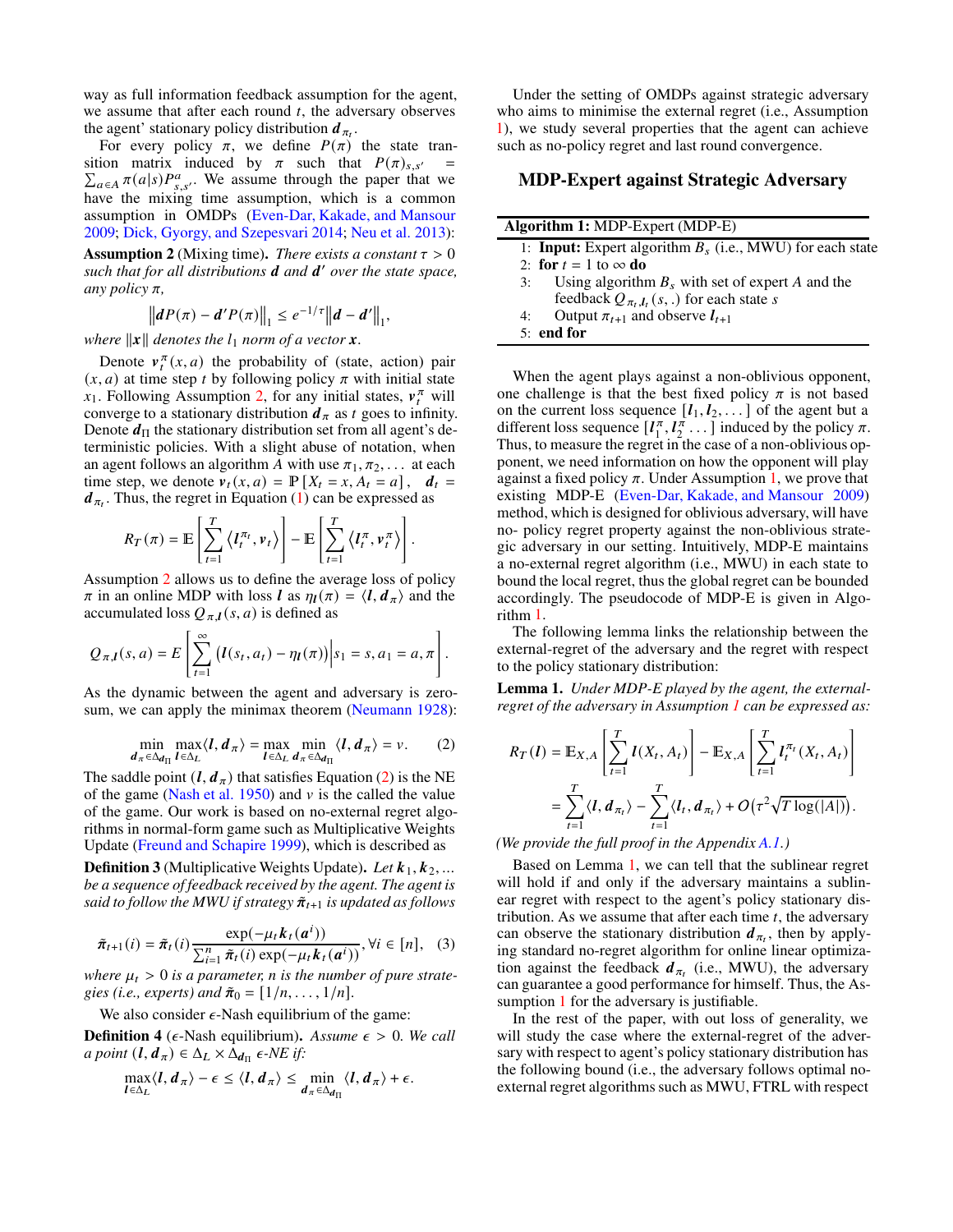to policy stationary distribution of the agent  $2$ ):

$$
\max_{\mathbf{I} \in \Delta_L} \left( \sum_{t=1}^T \langle \mathbf{I}, \mathbf{d}_{\pi_t} \rangle - \sum_{t=1}^T \langle \mathbf{I}_t, \mathbf{d}_{\pi_t} \rangle \right) = \sqrt{\frac{T \log(L)}{2}}
$$

.

The next lemma provides a lower bound for performance of a fixed policy of the agent against a strategic adversary.

<span id="page-4-1"></span>Lemma 2. *Suppose the agent follows a fixed stationary*  $strategy \pi$ , then the adversary will converge to the best re*sponse to the fixed stationary strategy and*

$$
\sum_{t=1}^T \langle I_t^{\pi}, \boldsymbol{d}_{\pi} \rangle \geq T v - \sqrt{\frac{T \log(L)}{2}}.
$$

The full proof is provided in the Appendix A.2. From Lemma [2,](#page-4-1) we can prove the following theorem:

Theorem 5. *Suppose the agent follows MDP-E Algorithm [1,](#page-3-2) then the regret with respect to the stationary distribution will be bounded by*

$$
\sum_{t=1}^T \left\langle I_t^{\pi_t}, \boldsymbol{d}_{\pi_t} \right\rangle - \sum_{t=1}^T \left\langle I_t^{\pi}, \boldsymbol{d}_{\pi} \right\rangle \leq \sqrt{\frac{T \log(L)}{2}} + 3\tau \sqrt{\frac{T \log(|A|)}{2}}.
$$

*Proof.* From Lemma [2,](#page-4-1) it is sufficient to show that

$$
\sum_{t=1}^T \left\langle I_t^{\pi_t}, \boldsymbol{d}_{\pi_t} \right\rangle \leq T v + 3\tau \sqrt{\frac{T \log(|A|)}{2}}.
$$

Since the agent uses a no-regret algorithm with respect to the stationary distribution(e.g., MDP-E), following the same argument in Theorem 5.3 in [\(Even-Dar, Kakade, and Mansour](#page-7-1) [2009\)](#page-7-1) we have:

$$
\sum_{t=1}^T \langle l_t^{\pi_t}, d_{\pi_t} \rangle \leq T \min_{d_{\pi}} \langle \hat{l}, d_{\pi} \rangle + 3\tau \sqrt{\frac{T \log(|A|)}{2}},
$$

where  $\hat{l} = \frac{1}{T} \sum_{t=1}^{T} l_t^{\pi_t}$ . From the minimax equilibrium, we also have

$$
\min_{d_{\pi}} \langle \hat{l}, d_{\pi} \rangle \leq \max_{l \in \Delta_L} \min_{d_{\pi} \in d_{\Pi}} \langle l, d_{\pi} \rangle = v.
$$

Thus, the proof is complete.

Now, we can make the link between the stationary regret and the regret of the agent in Equation [\(1\)](#page-2-0).

<span id="page-4-2"></span>Theorem 6. *Suppose the agent follows MDP-E Algorithm [1,](#page-3-2) then the agent's regret in Equation [\(1\)](#page-2-0) will be bounded by*

$$
R_T(\pi) = O(\sqrt{T \log(L)} + \tau^2 \sqrt{T \log(|A|)}).
$$

*(We provide the full proof in the Appendix A.3.)*

We note that Theorem [6](#page-4-2) will hold true for a larger set of adversary outside Assumption [1](#page-2-3) (e.g., FP [\(Brown 1951\)](#page-7-23)) satisfying the following property: for every fixed policy of the agent, the adversary's policy converges to the best response with respect to this fixed policy. With this property, we can

bound the performance of agent's fixed policy in Lemma [2](#page-4-1) and thus derive the regret bound of the algorithm. Note that the regret bound in Theorem [6](#page-4-2) will depend on the rate of convergence to best response against agent's fixed policy.

As we have shown in previous theorems, the dynamic of playing no-regret algorithm in OMDPs against strategic adversary can be interpreted as a two-player zero-sum game setting with the corresponding stationary distribution. From the classical saddle point theorem [\(Freund and Schapire](#page-7-5) [1999\)](#page-7-5), if both player follows a no-regret algorithm then the average strategies will converge to the saddle point (i.e., a NE).

<span id="page-4-4"></span>Theorem 7. *Suppose the agent follows MDP-E, then the average strategies of both the agent and the adversary will converge to the*  $\epsilon_t$ -Nash equilibrium of the game with:

$$
\epsilon_t = \sqrt{\frac{\log(L)}{2T}} + 3\tau\sqrt{\frac{\log(|A|)}{2T}}
$$

*(We provide the full proof in the Appendix A.4.)*

With the sublinear convergence rate to an NE, the dynamic between MDP-E and no-regret adversary (i.e., MWU) provides an efficient method to solve the single-controller SGs.

## MDP-Online Oracle Expert Algorithm

As shown in the previous section, we can bound the regret in Equation [\(1\)](#page-2-0) by bounding the regret with respect to the stationary distribution. In MDP-E, the regret bound (i.e.,  $O(\sqrt{T \log(L)} + \tau^2 \sqrt{T \log(|A|)})$  depends on the size of pure strategy set (i.e.,  $|A|$ ) thus it becomes less efficient when the agent has a prohibitively large pure strategy set.

Interestingly, recent paper by [Dinh et al.](#page-7-12) [\(2021b](#page-7-12)) suggested that on normal-form games, it is possible to achieve a better regret bound where it only depends on the support size of NE rather than  $|A|$ . Unfortunately, extending this finding for OMDPs is highly non-trivial. The method in [Dinh et al.](#page-7-12) [\(2021b](#page-7-12)) is designed for normal-form games only; in the worst scenario, its regret bound will depend on the size of pure strategy set, which is huge under our settings  $(i.e., |A|^{|S|}).$ 

In this section, we provide a no-policy regret algorithm: MDP-Online Oracle Expert (MDP-OOE). It achieves the regret bound that only depends on the size of NE support rather than the size of the game. We start from presenting the small NE support size assumption.

<span id="page-4-3"></span>Assumption 8 (Small Support Size of NE). *Let*  $(d_{\pi^*}, l^*)$ *be a Nash equilibrium of the game of size*  $|A|^{|S|} \times L$ *. We assume the support size of*  $(d_{\pi^*}, l^*)$  *is smaller than the game*  $size: \max(|\text{supp}(d_{\pi^*})|, |\text{supp}(l^*)|) < \min(|A|^{|S|}, L).$ 

Note that the assumption of small support size of NE holds in many real-world games [\(Czarnecki et al. 2020](#page-7-24); [Dinh et al. 2021b](#page-7-12); [Perez-Nieves et al. 2021](#page-8-8); [Liu et al. 2021](#page-7-25); [Yang et al. 2021\)](#page-8-9). In addition, we prove that such an assumption also holds in cases where the loss vectors  $[l_1, ..., l_L]$  is sampled from a continuous distribution and the size of the loss vector set  $L$  is small compared to the agent's pure strategy set, that is,  $|A|^{|S|} \gg L$ , thus further justifying the generality of this assumption.

<span id="page-4-0"></span><sup>&</sup>lt;sup>2</sup>If the adversary does not follow the optimal bound (i.e., irational), then regret bound of the agent will change accordingly.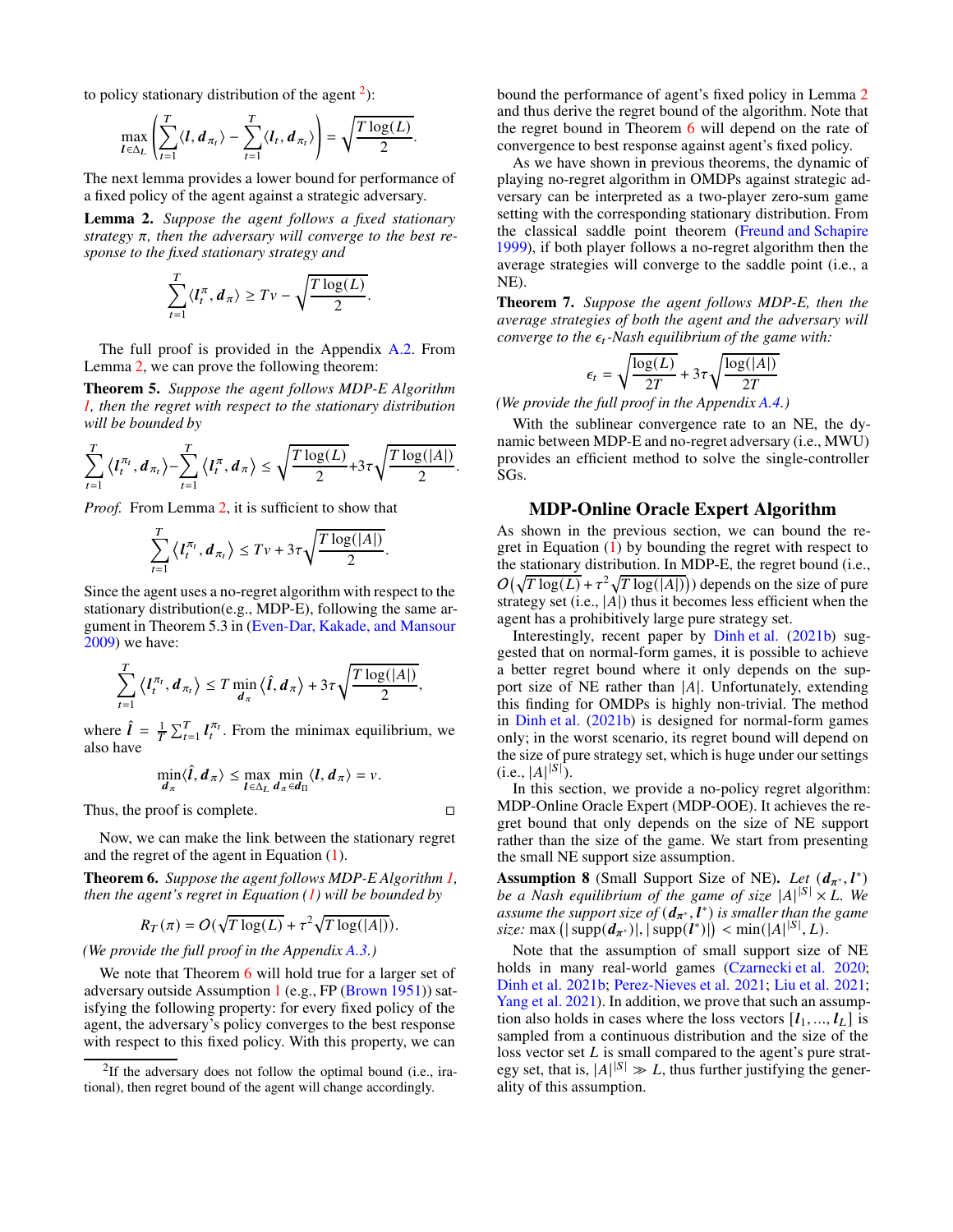#### Algorithm 2: MDP-Online Oracle Expert

<span id="page-5-0"></span>

| 1: Initialise: Sets $A_0^1, \ldots, A_0^S$ of effective strategy set in |  |  |
|-------------------------------------------------------------------------|--|--|
| each state                                                              |  |  |
| 2: for $t = 1$ to $\infty$ do                                           |  |  |
| 3: $\pi_t = BR(I)$                                                      |  |  |
| $\Lambda$ if $\pi$ (c) $\subset \Lambda^S$ for all ethen                |  |  |

- 4: if  $\pi_t(s,.) \in A_{t-1}^s$  for all s then
- $\begin{array}{ll}\n\text{4:} & \text{if } n_f(s, t) \in \{1, 1\} \\
\text{5:} & A_t^s = A_{s-1}^s \text{ for all } s \\
\text{6:} & \text{Ising the exact} \\
\end{array}$
- 6: Using the expert algorithm  $B_s$  with effective strategy set  $A_t^s$  and the feedback  $Q_{\pi_t, l_t}(s,.)$
- 7: else if there exists  $\pi_t(s,.) \notin A_{t-1}^s$  then
- 8:  $A_t^s = A_{t-1}^s \cup \pi_t(s,.)$  if  $\pi_t(s,.) \notin A_{t-1}^s$ <br>
9:  $A_t^s = A_{t-1}^{s} \cup \pi_t(s,.)$  if  $\pi_t(s,.) \notin A_{t-1}^s$ <br>  $\pi_t(s,.) \notin A_{t-1}^s$  where a is
- randomly selected from the set  $A/A_{-1}^s$ .
- 10: Reset the expert algorithm  $B_s$  with effective strategy set  $\hat{A}_t^s$  and the feedback  $Q_{\pi_t, l_t}(s,.)$
- 11: end if
- 12:  $\bar{l} = \sum_{i=\bar{T}_i}^{T} l_i$
- 13: end for

<span id="page-5-3"></span>Lemma 3. *Suppose that all loss functions are sampled from a continuous distribution and the size of the loss function set is small compared to the agent's pure strategy set (i.e.,*  $|A|^{|S|} \gg L$ . Let  $(d_{\pi^*}, l^*)$  be a Nash equilibrium of the game *of size*  $|A|^{|\mathcal{S}|} \times L$ *. Then we have:* 

 $max (|\operatorname{supp}(d_{\pi^*})|, |\operatorname{supp}(l^*)|) \leq L.$ 

#### *(We provide the full proof in the Appendix B.1.)*

Since the pure strategy set of the adversary  $L$  is much smaller compared to pure strategy set of the agent  $|A|^{|S|}$ , the support size of NE will highly likely be smaller compared to the size of agent's strategy set. Thus the agent can exploit this extra information to achieve better performance.

We now present the MDP-Online Oracle Expert (MDP-OOE) algorithm as follow. MDP-OOE maintains a set of effective strategy  $A_t^s$  in each state. In each iteration, the best response with respect to the average loss function will be calculated. If all the action in the best response are included in the current effective strategy set  $A_t^s$  for each state, then the algorithm continues with the current set  $A_t^s$  in each state. Otherwise, the algorithm updates the set of effective strategy in step 8 and 9 of Algorithm [2.](#page-5-0) We define the period of consecutive iterations as one *time window*  $T_i$  in which the set of effective strategy  $A_t^s$  stays fixed, i.e.,  $T_i := \{t \mid |A_t^s| = i\}.$ Intuitively, since both the agent and the adversary use a noregret algorithm to play, the average strategy of both players will converge to the NE of the game. Under the small NE support size assumption, the size of the agent's effective strategy set is also small compared to the whole pure strategy set (i.e.,  $|A|^{|S|}$ ). MDP-OOE ignores the pure strategies with poor average performance and only considers ones with high average performance. The regret bound with respect to the agent's stationary distribution is given as follow:

<span id="page-5-1"></span>Theorem 9. *Suppose the learning agent uses Algorithm [2,](#page-5-0) then the regret with respect to the stationary distribution will* *be bounded by:*

$$
\sum_{t=1}^T \left\langle \mathbf{I}_t^{\pi_t}, \mathbf{d}_{\pi_t} \right\rangle - \left\langle \mathbf{I}_t^{\pi_t}, \mathbf{d}_{\pi} \right\rangle \leq 3\tau \left( \sqrt{2Tk \log(k)} + \frac{k \log(k)}{8} \right),
$$

*where* 𝑘 *is the number of time window.*

*(We provide the full proof in the Appendix B.2.)*

In Algorithm [2,](#page-5-0) each time the agent updates the effective strategy set  $A_t^s$  at state s, exactly one new pure strategy is added into the effective strategy set for each state, thus the number  $k$  will be at most  $|A|$ . Therefore, we have the regret w.r.t the stationary distribution in the worst case will be:

$$
3\tau \left(\sqrt{2T|A|\log(|A|)} + \frac{|A|\log(|A|)}{8}\right).
$$

However, as shown in [Dinh et al.](#page-7-12) [\(2021b,](#page-7-12) Figure 1), the number of iteration in DO method (respectively the number of time window in our setting) is linearly dependent in the support size of the NE, thus with Assumption [8,](#page-4-3) Algorithm [2](#page-5-0) will be highly efficient.

<span id="page-5-4"></span>Remark 1. *The regret bound in Theorem [9](#page-5-1) will still hold in the case we consider the total average lost instead of average lost in each time window when calculating the best response in Algorithm [2.](#page-5-0)*

*(We provide the full proof in the Appendix B.3.)*

Given the regret with respect to policy's stationary distribution in Theorem [9,](#page-5-1) we can now derive the regret bound of Algorithm [2](#page-5-0) with respect to the true performance:

<span id="page-5-5"></span>Theorem 10. *Suppose the agent uses Algorithm [2](#page-5-0) in our online MDPs setting, then the regret in Equation [1](#page-2-0) can be bounded by:*

$$
R_T(\pi) = O(\tau^2 \sqrt{Tk \log(k)} + \sqrt{T \log(L)}).
$$

*(We provide the full proof in the Appendix B.4.)*

Notably, Algorithm [2](#page-5-0) will not only reduce the regret bound in the case the number of strategy set  $k$  is small, it also reduces the computational hardness of computing expert algorithm when the number of experts is prohibitively large.

MDP-Online Oracle Algorithm with  $\epsilon$ -best response. In Algorithm [2,](#page-5-0) in each iteration the agent needs to calculate the exact best response to the average loss function  $\overline{l}$ . Since calculating the exact best response is computationally hard and maybe infeasible in many situations [\(Vinyals et al.](#page-8-10) [2019\)](#page-8-10), an alternative way is to consider  $\epsilon$ -best response. That is, in each iteration in Algorithm [2,](#page-5-0) the agent can only access to a  $\epsilon$ -best response to the average loss function, where  $\epsilon$  is a predefined parameter. In this situation, we provide the regret analysis for Algorithm [2](#page-5-0) as follow.

<span id="page-5-2"></span>**Theorem 11.** Suppose the agent only accesses to  $\epsilon$ -best re*sponse in each iteration when following Algorithm [2.](#page-5-0) If the adversary follows a no-regret algorithm then the average* strategy of the agent and the adversary will converge to  $\epsilon$ -*Nash equilibrium. Furthermore, the algorithm has*  $\epsilon$ -regret.

*(We provide the full proof in the Appendix B.5.)*

Theorem [11](#page-5-2) implies that by following MDP-OOE, the agent can optimise the accuracy level (in terms of  $\epsilon$ ) based on the data that it receives to obtain the convergence rate and regret bound accordingly.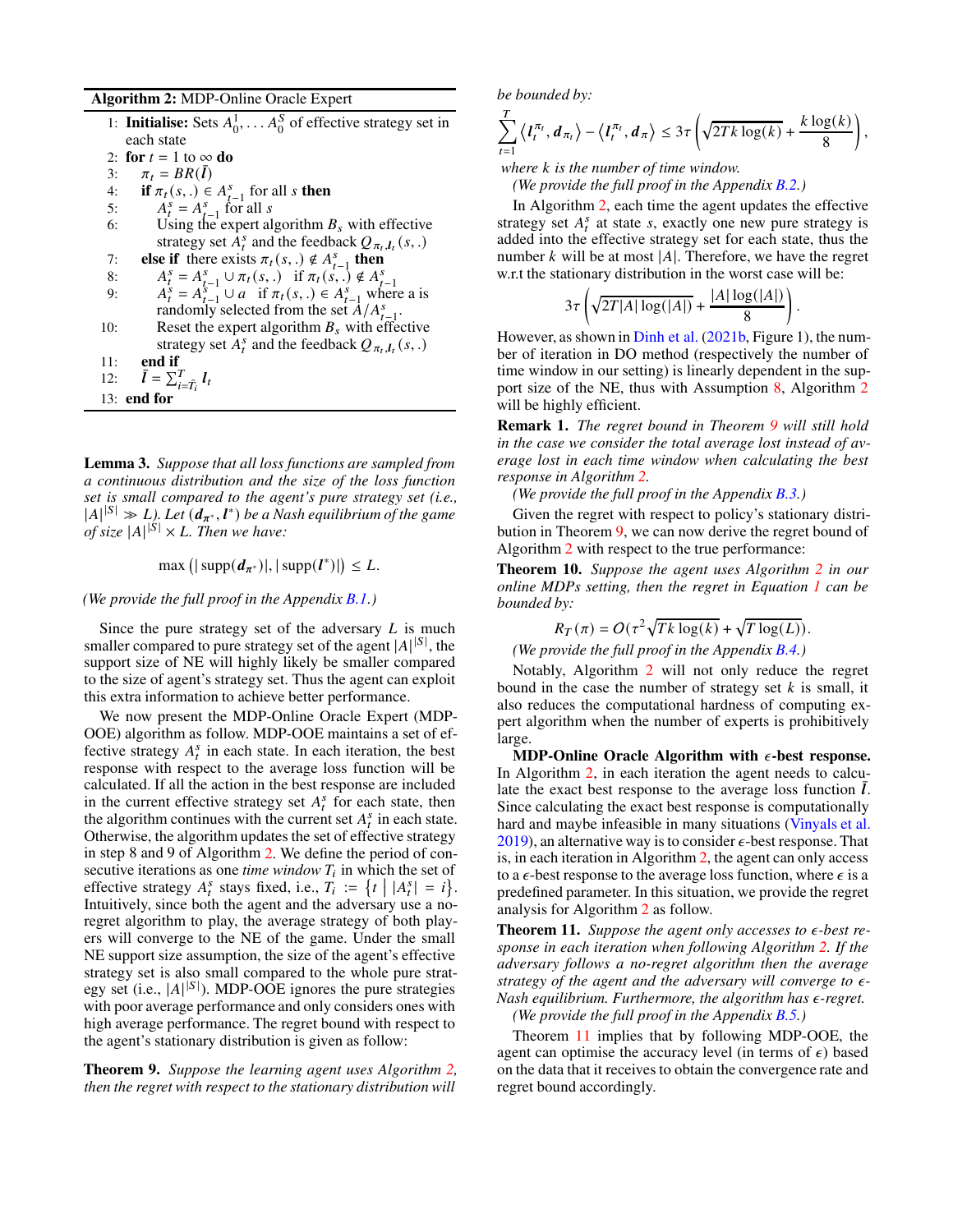Algorithm 3: Last-Round Convergence in OMDPs

<span id="page-6-0"></span>1: **Input:** Current iteration  $t$ 2: **Output:** Strategy  $\pi_t$  for the agent 3: for  $t = 1, 2, ..., T$  do 4: **if**  $t = 2k - 1, k \in \mathbb{N}$  then<br>5:  $\pi_t = \pi^*$ 5:  $\pi_t = \pi^*$ 6: **else if**  $t = 2k$ ,  $k \in \mathbb{N}$  then<br>7:  $\hat{\pi}_t(s) = \operatorname{argmin}_{a \in A} O_{\pi^*}$ 7:  $\hat{\pi}_t(s) = \operatorname*{argmin}_{a \in A} Q_{\pi^*, l_t}(s, a) \,\forall s \in S$ 8:  $\alpha_t = \frac{v - \eta_{t-1}(\hat{\pi}_t)}{\beta}; \quad d_{\pi_t} = (1 - \alpha_t) d_{\pi^*} + \alpha_t d_{\hat{\pi}_t}$ 9: Output  $\pi_t$  via  $d_{\pi_t}$ <br>10: **end if** end if 11: end for

## Last-Round Convergence to NE in OMDPs

In this section, we investigate OMDPs where the agent not only aims to minimize the regret but also stabilize the strategies. This is motivated by the fact that changing strategies through repeated games may be undesirable (e.g., see [Dinh et al.](#page-7-8) [\(2021a\)](#page-7-8); [Daskalakis and Panageas\(2019](#page-7-9))). In online learning literature, minimizing regret and achieving the system's stability are often two conflict goals. That is, if all player in a system follows a no-regret algorithm (e.g., MWU, FTRL) to minimise the regret, then the dynamic of the system will become chaotic and the strategies of players will not converge in the last round [\(Dinh et al. 2021a;](#page-7-8) [Mertikopoulos, Papadimitriou, and Piliouras 2018\)](#page-7-6).

To achieve the goal, we start from studying the scenarios where the agent knows its NE of the game  $\pi^*$ . We then propose an algorithm: Last-Round Convergence in OMDPs (LRC-OMDP) that leads to last-round convergence to NE of the game in our setting. This is the first algorithm to our knowledge that achieves last-round convergence in OMDPs where only the learning agent knows the NE of the game. Notably, this goal is non-trivial to achieve. For example, if the agent keeps following the same strategy (i.e., the NE), then while the system might be stabilised (i.e., the adversary converges to the best response), yet this is still not a no-regret algorithm. Moreover, we notice that understanding the learning dynamics even when the NE is known is still challenging in the multi-agent learning domain. The AWESOME [\(Conitzer and Sandholm 2007](#page-7-26)) and CMLeS [\(Chakraborty and Stone 2014\)](#page-7-27) algorithms make significant efforts to achieve convergence to NE under the assumption that each agent has access to a precomputed NE strategy. Compared to these algorithms, LRC-OMDP enjoys the key benefit that it does not require the adversary know its NE. Importantly, the adversary in our setting can be any types of strategic agent who observes the history and applies a noregret algorithm to play, rather than being a restricted opponent such as a stationary opponent in AWESOME or a memory-bounded opponent in CMLeS.

The LRC-OMDP algorithm can be described as follow. At each odd round, the agent follows the NE strategy  $\pi^*$  so that in the next round, the strategy of the adversary will not deviating from the current strategy. Then, at the following even round, the agent chooses a strategy such that  $d_{\pi_t}$  is a direc-

tion towards the NE strategy of the adversary. Depending on the distance between the current strategy of the adversary and its NE (which is measured by  $v - \eta_{t-1}(\hat{\pi}_t)$ ), the agent will chooses a step size  $\alpha_t$  such that the strategy of adversary will approach the NE. Note here that  $\beta$  is constant parameter and depends on the specific no-regret algorithm adversary follows, there is different optimal value for  $\beta$ . In case where the adversary follows the MWU algorithm, we can set  $\beta = 1$ .

We first introduce the condition in which the system achieves stability through the following lemma:

<span id="page-6-1"></span>**Lemma 4.** Let  $\pi^*$  be the NE strategy of the agent. Then,  $\boldsymbol{l}$  is *the Nash Equilibrium of the adversary if the two following conditions hold:*

$$
Q_{\pi^*,l}(s,\pi^*) = \underset{\pi \in \Pi}{\text{argmin}} Q_{\pi^*,l}(s,\pi) \ \ \forall s \in S \ \ and \ \ \eta_l(\pi^*) = \nu.
$$

The above lemma implies that if there is no improvement in the Q-value function for every state and the value of the current loss function equals to the value of the game, then there is last-round convergence to the NE. In situations where there is an improvement in one state, the following lemma bounds the value of a new strategy:

<span id="page-6-2"></span>**Lemma 5.** Assume that  $\forall \pi \in \Pi$ ,  $d_{\pi}(s) > 0$ . Then if there  $exist s \in S such that$ 

$$
Q_{\pi^*,I_t}(s,\pi^*) > \underset{\pi \in \Pi}{\text{argmin}} Q_{\pi^*,I_t}(s,\pi),
$$

*then for*  $\pi_{t+1}(s) = \operatorname{argmin}_{a \in A} Q_{\pi^*, t}$ ,  $(s, a) \forall s \in S$ .

 $\eta_{l_t}(\pi_{t+1}) < \nu.$ 

Based on the above lemmas, we finally reach the lastround convergence of LRC-MDP in Algorithm [3.](#page-6-0)

<span id="page-6-3"></span>Theorem 12. *Assume that the adversary follows the MWU algorithm with non-increasing step size*  $\mu_t$  *such that*  $\lim_{T \to \infty} \sum_{t=1}^{T} \mu_t = \infty$  *and there exists*  $t' \in \mathbb{N}$  *with*  $\mu_{t'} \leq \frac{1}{3}$ . If *the agent follows Algorithm [3](#page-6-0) then there exists a Nash equilibrium*  $\mathbf{l}^*$  *for the adversary such that*  $\lim_{t\to\infty} \mathbf{l}_t = \mathbf{l}^*$  almost *everywhere and*  $\lim_{t\to\infty} \pi_t = \pi^*$ *.* 

*Proof.* The full proof is given the the Appendix C.3. The main idea of the proof is to consider the relative entropy distance between the NE and the current strategy of the adversary and derives that  $\forall k \in \mathbb{N} : 2k \geq t'$ :

RE 
$$
(l^*||l_{2k-1}) - RE (l^*||l_{2k+1}) \ge \frac{1}{2} \mu_{2k} \alpha_{2k} (v - \eta_{l_{2k-1}}(\hat{\pi}_{2k})).
$$

The Algorithm [3](#page-6-0) also applies in the situations where the adversary follows different learning dynamic such as Follow the Regularized Leader or linear MWU [\(Dinh et al. 2021a\)](#page-7-8). In these situations, Algorithm [3](#page-6-0) requires to adapt the constant parameter  $\beta$  so that the convergence result still holds. Since both the agent and the adversary converges to a NE, the NE is also the best fixed strategy in hindsight. Consequently, LRC-OMDP is also a no-regret algorithm where the regret bound depends on the convergence rate to the NE.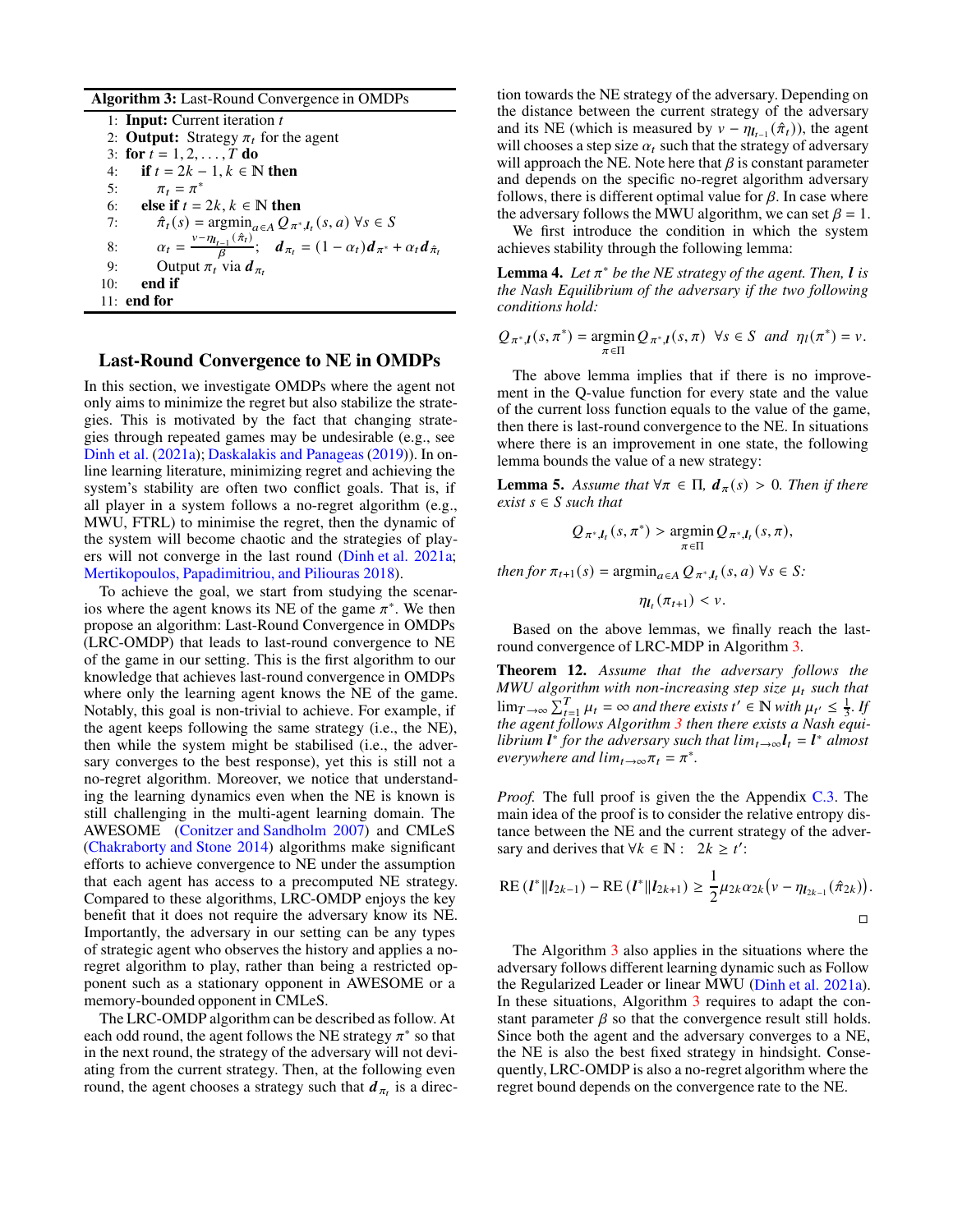# **Conclusion**

In this paper, we have studied a novel setting in Online Markov Decision Processes where the loss function is chosen by a non-oblivious strategic adversary who follows a noexternal regret algorithm. In this setting, we then revisited the MDP-E algorithm and provided a sublinear regret bound for it. We suggested a new algorithm of MDP-OOE that achieves the policy regret of  $O(\sqrt{T \log(L)} + \sqrt{\tau^2 T k \log(k)})$ where the regret does not depend the size of strategy set  $|A|$ but the support size of the NE  $k$ . Finally, in tackling non convergence property of no-regret algorithms in self-plays, we provided the LRC-OMDP algorithm for the agent that leads to the first-known result of the last-round convergence to a NE.

## References

<span id="page-7-16"></span>Arora, R.; Dekel, O.; and Tewari, A. 2012. Online bandit learning against an adaptive adversary: from regret to policy regret. *arXiv preprint arXiv:1206.6400*.

<span id="page-7-7"></span>Bailey, J. P.; and Piliouras, G. 2018. Multiplicative weights update in zero-sum games. In *Proceedings of the 2018 ACM Conference on Economics and Computation*, 321–338.

<span id="page-7-28"></span>Bohnenblust, H.; Karlin, S.; and Shapley, L. 1950. Solutions of discrete, two-person games. *Contributions to the Theory of Games*, 1: 51–72.

<span id="page-7-23"></span>Brown, G. W. 1951. Iterative solution of games by fictitious play. *Activity analysis of production and allocation*, 13(1): 374–376.

<span id="page-7-17"></span>Cesa-Bianchi, N.; and Lugosi, G. 2006. *Prediction, learning, and games*. Cambridge university press.

<span id="page-7-27"></span>Chakraborty, D.; and Stone, P. 2014. Multiagent learning in the presence of memory-bounded agents. *Autonomous agents and multi-agent systems*, 28(2): 182–213.

<span id="page-7-14"></span>Cheung, W. C.; Simchi-Levi, D.; and Zhu, R. 2019. Nonstationary reinforcement learning: The blessing of (more) optimism. *Available at SSRN 3397818*.

<span id="page-7-26"></span>Conitzer, V.; and Sandholm, T. 2007. AWESOME: A general multiagent learning algorithm that converges in selfplay and learns a best response against stationary opponents. *Machine Learning*, 67(1-2): 23–43.

<span id="page-7-24"></span>Czarnecki, W. M.; Gidel, G.; Tracey, B.; Tuyls, K.; Omidshafiei, S.; Balduzzi, D.; and Jaderberg, M. 2020. Real World Games Look Like Spinning Tops. *arXiv preprint arXiv:2004.09468*.

<span id="page-7-18"></span>Daskalakis, C.; Ilyas, A.; Syrgkanis, V.; and Zeng, H. 2017. Training gans with optimism. *arXiv preprint arXiv:1711.00141*.

<span id="page-7-9"></span>Daskalakis, C.; and Panageas, I. 2019. Last-Iterate Convergence: Zero-Sum Games and Constrained Min-Max Optimization. *10th Innovations in Theoretical Computer Science*.

<span id="page-7-19"></span>Deng, X.; Li, Y.; Mguni, D. H.; Wang, J.; and Yang, Y. 2021. On the Complexity of Computing Markov Perfect Equilibrium in General-Sum Stochastic Games. *arXiv preprint arXiv:2109.01795*.

<span id="page-7-2"></span>Dick, T.; Gyorgy, A.; and Szepesvari, C. 2014. Online learning in Markov decision processes with changing cost sequences. In *ICML*, 512–520.

<span id="page-7-8"></span>Dinh, L. C.; Nguyen, T.-D.; Zemhoho, A. B.; and Tran-Thanh, L. 2021a. Last Round Convergence and No-Dynamic Regret in Asymmetric Repeated Games. In *Algorithmic Learning Theory*, 553–577. PMLR.

<span id="page-7-12"></span>Dinh, L. C.; Yang, Y.; Tian, Z.; Nieves, N. P.; Slumbers, O.; Mguni, D. H.; and Wang, J. 2021b. Online Double Oracle. *arXiv preprint arXiv:2103.07780*.

<span id="page-7-1"></span>Even-Dar, E.; Kakade, S. M.; and Mansour, Y. 2009. Online Markov decision processes. *Mathematics of Operations Research*, 34(3): 726–736.

<span id="page-7-10"></span>Filar, J.; and Vrieze, K. 1997. Applications and Special Classes of Stochastic Games. In *Competitive Markov Decision Processes*, 301–341. Springer.

<span id="page-7-5"></span>Freund, Y.; and Schapire, R. E. 1999. Adaptive game playing using multiplicative weights. *Games and Economic Behavior*, 29(1-2): 79–103.

<span id="page-7-20"></span>Guan, P.; Raginsky, M.; Willett, R.; and Zois, D.-S. 2016. Regret minimization algorithms for single-controller zerosum stochastic games. In *2016 IEEE 55th Conference on Decision and Control (CDC)*, 7075–7080. IEEE.

<span id="page-7-0"></span>Laurent, G. J.; Matignon, L.; Fort-Piat, L.; et al. 2011. The world of independent learners is not Markovian. *International Journal of Knowledge-based and Intelligent Engineering Systems*, 15(1): 55–64.

<span id="page-7-15"></span>Leslie, D. S.; Perkins, S.; and Xu, Z. 2020. Best-response dynamics in zero-sum stochastic games. *Journal of Economic Theory*, 189: 105095.

<span id="page-7-25"></span>Liu, X.; Jia, H.; Wen, Y.; Yang, Y.; Hu, Y.; Chen, Y.; Fan, C.; and Hu, Z. 2021. Unifying Behavioral and Response Diversity for Open-ended Learning in Zero-sum Games. *arXiv preprint arXiv:2106.04958*.

<span id="page-7-11"></span>McMahan, H. B.; Gordon, G. J.; and Blum, A. 2003. Planning in the presence of cost functions controlled by an adversary. In *Proceedings of the 20th International Conference on Machine Learning (ICML-03)*, 536–543.

<span id="page-7-6"></span>Mertikopoulos, P.; Papadimitriou, C.; and Piliouras, G. 2018. Cycles in adversarial regularized learning. In *Proceedings of the Twenty-Ninth Annual ACM-SIAM Symposium on Discrete Algorithms*, 2703–2717. SIAM.

<span id="page-7-22"></span>Nash, J. F.; et al. 1950. Equilibrium points in n-person games. *Proceedings of the national academy of sciences*, 36(1): 48–49.

<span id="page-7-3"></span>Neu, G.; Antos, A.; György, A.; and Szepesvári, C. 2010. Online Markov decision processes under bandit feedback. In *NeurIPS*, 1804–1812.

<span id="page-7-13"></span>Neu, G.; György, A.; Szepesvári, C.; and Antos, A. 2013. Online Markov decision processes under bandit feedback. *IEEE Transactions on Automatic Control*, 59(3): 676–691.

<span id="page-7-4"></span>Neu, G.; and Olkhovskaya, J. 2020. Online learning in MDPs with linear function approximation and bandit feedback. *arXiv e-prints*, arXiv–2007.

<span id="page-7-21"></span>Neumann, J. v. 1928. Zur theorie der gesellschaftsspiele. *Mathematische annalen*, 100(1): 295–320.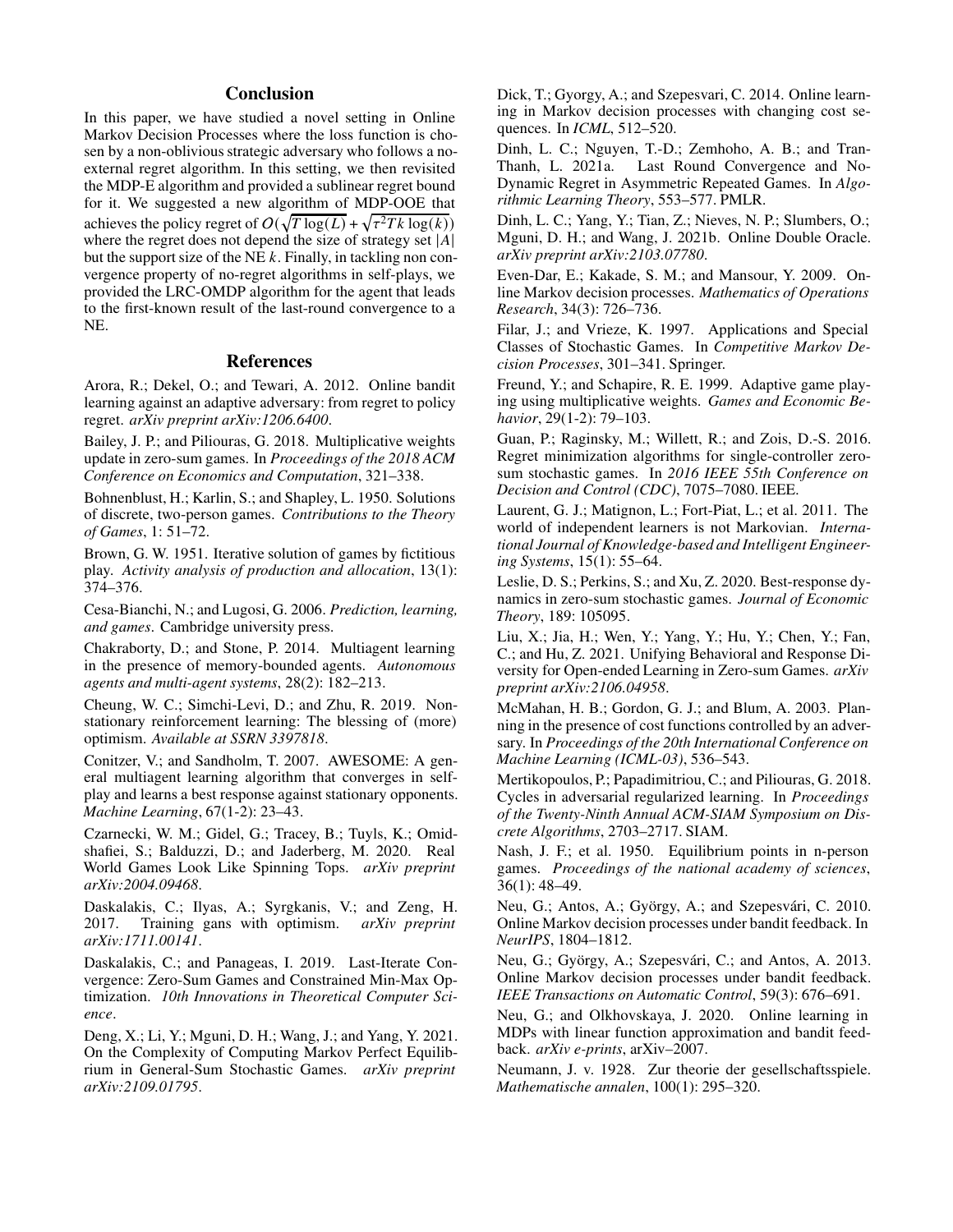<span id="page-8-8"></span>Perez-Nieves, N.; Yang, Y.; Slumbers, O.; Mguni, D. H.; Wen, Y.; and Wang, J. 2021. Modelling Behavioural Diversity for Learning in Open-Ended Games. In *International Conference on Machine Learning*, 8514–8524. PMLR.

<span id="page-8-2"></span>Shalev-Shwartz, S.; et al. 2011. Online learning and online convex optimization. *Foundations and trends in Machine Learning*, 4(2): 107–194.

<span id="page-8-5"></span>Shapley, L. S. 1953. Stochastic games. *Proceedings of the national academy of sciences*, 39(10): 1095–1100.

<span id="page-8-0"></span>Sutton, R. S.; and Barto, A. G. 2018. *Reinforcement learning: An introduction*. MIT press.

<span id="page-8-7"></span>Tian, Y.; Wang, Y.; Yu, T.; and Sra, S. 2020. Online Learning in Unknown Markov Games.

<span id="page-8-10"></span>Vinyals, O.; Babuschkin, I.; Czarnecki, W. M.; Mathieu, M.; Dudzik, A.; Chung, J.; Choi, D. H.; Powell, R.; Ewalds, T.; Georgiev, P.; et al. 2019. Grandmaster level in Star-Craft II using multi-agent reinforcement learning. *Nature*, 575(7782): 350–354.

<span id="page-8-6"></span>Wei, C.-Y.; Hong, Y.-T.; and Lu, C.-J. 2017. Online reinforcement learning in stochastic games. *arXiv preprint arXiv:1712.00579*.

<span id="page-8-9"></span>Yang, Y.; Luo, J.; Wen, Y.; Slumbers, O.; Graves, D.; Bou Ammar, H.; Wang, J.; and Taylor, M. E. 2021. Diverse Auto-Curriculum is Critical for Successful Real-World Multiagent Learning Systems. In *Proceedings of the 20th International Conference on Autonomous Agents and MultiAgent Systems*, 51–56.

<span id="page-8-1"></span>Yang, Y.; and Wang, J. 2020. An Overview of Multi-Agent Reinforcement Learning from Game Theoretical Perspective. *arXiv preprint arXiv:2011.00583*.

<span id="page-8-3"></span>Yu, J. Y.; Mannor, S.; and Shimkin, N. 2009. Markov decision processes with arbitrary reward processes. *Mathematics of Operations Research*, 34(3): 737–757.

<span id="page-8-4"></span>Zinkevich, M.; Johanson, M.; Bowling, M.; and Piccione, C. 2007. Regret minimization in games with incomplete information. *Advances in neural information processing systems*, 20: 1729–1736.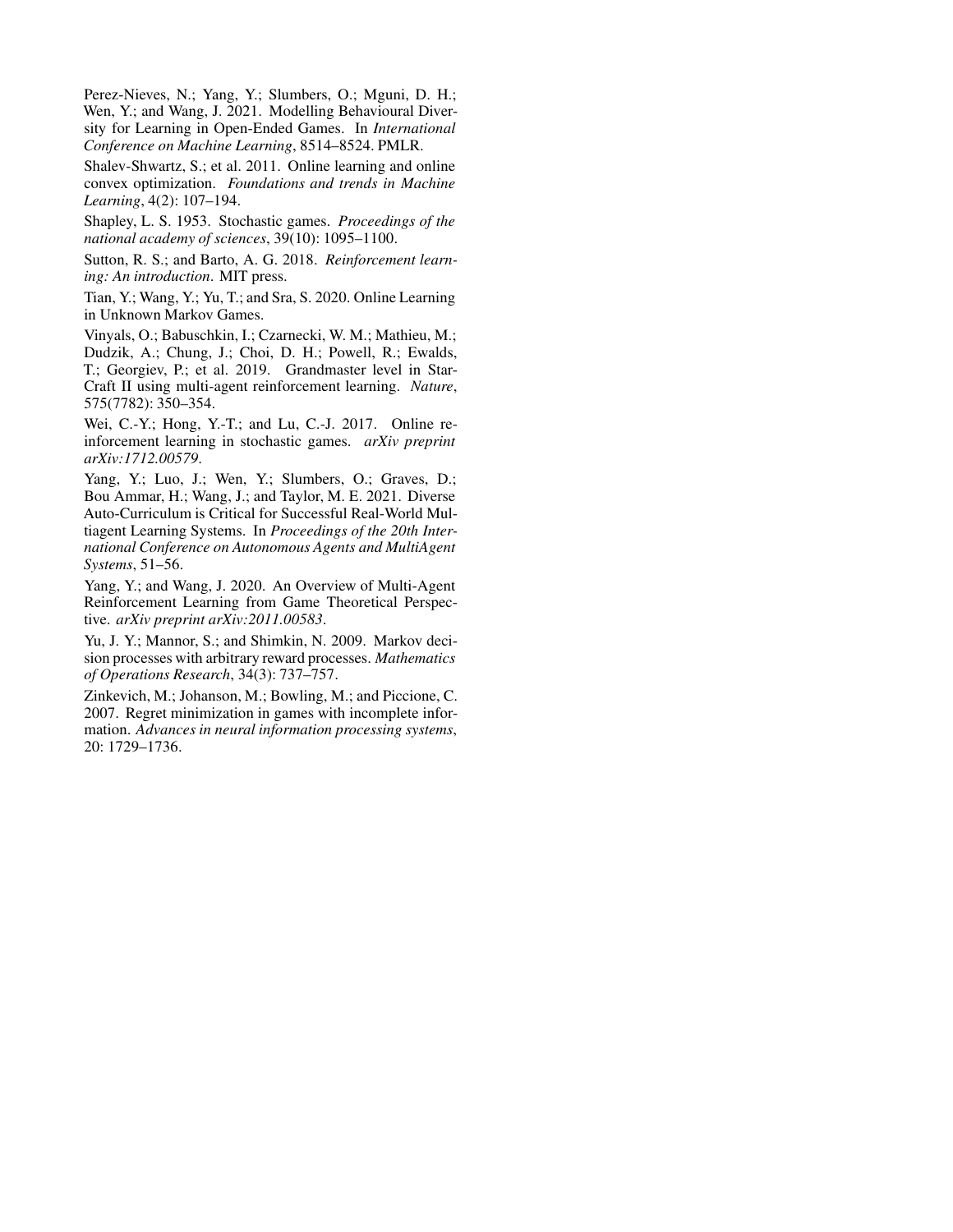# Appendix

#### MDP-Expert against Strategic Adversary

First we provide the following lemmas and proposition:

Lemma (Lemma 3.3 in [\(Even-Dar, Kakade, and Mansour 2009\)](#page-7-1)). *For all loss function l in* [0, 1] *and policies*  $\pi$ *,*  $Q_{l,\pi}(s, a) \leq$  $3\tau$ 

**Lemma** (Lemma 1 from [\(Neu et al. 2013](#page-7-13))). *Consider a uniformly ergodic OMDPs with mixing time*  $\tau$  *with losses*  $l_t \in [0, 1]^d$ . *Then, for any*  $T > 1$  *and policy*  $\pi$  *with stationary distribution*  $d_{\pi}$ *, it holds that* 

$$
\sum_{t=1}^T |\langle \boldsymbol{l}_t, \boldsymbol{d}_{\pi} - \boldsymbol{v}_t^{\pi} \rangle| \leq 2\tau + 2.
$$

This lemma guarantees that the performance of a policy's stationary distribution is similar to the actual performance of the policy in the case of a fixed policy.

In the other case of non-fixed policy, the following lemma bound the performance of policy's stationary distribution of algorithm  $A$  with the actual performance:

Lemma (Lemma 5.2 in [\(Even-Dar, Kakade, and Mansour 2009\)](#page-7-1)). Let  $\pi_1, \pi_2, \ldots$  *be the policies played by MDP-E algorithm*  $\mathcal A$  and let  $\tilde d_{\mathcal A,t}$ ,  $\tilde d_{\pi_t} \in [0,1]^{|\mathcal S|}$  be the stationary state distribution. Then,

$$
\|\tilde{d}_{\mathcal{A},t} - \tilde{d}_{\pi_t}\|_1 \leq 2\tau^2 \sqrt{\frac{\log(|A|)}{t}} + 2e^{-t/\tau}.
$$

From the above lemma, since the policy's stationary distribution is a combination of stationary state distribution and the policy's action in each state, it is easy to show that:

$$
\|\nu_t - d_{\pi_t}\|_1 \leq \|\tilde{d}_{\mathcal{A},t} - \tilde{d}_{\pi_t}\|_1 \leq 2\tau^2 \sqrt{\frac{\log(|A|)}{t}} + 2e^{-t/\tau}.
$$

<span id="page-9-1"></span>**Proposition 13.** For the MWU algorithm [\(Freund and Schapire 1999](#page-7-5)) with appropriate  $\mu_t$ , we have:

$$
R_T(\pi) = \mathbb{E}\left[\sum_{t=1}^T l_t(\pi_t)\right] - \mathbb{E}\left[\sum_{t=1}^T l_t(\pi)\right] \leq M \sqrt{\frac{T \log(n)}{2}},
$$

*where*  $||l_t(.)|| \leq M$ . Furthermore, the strategy  $\pi_t$  does not change quickly:  $||\pi_t - \pi_{t+1}|| \leq \sqrt{\frac{\log(n)}{t}}$ .

*Proof.* For a fixed T, if the loss function satisfies  $I_t(.)$   $\leq 1$  then by setting  $\mu_t = \sqrt{\frac{8 \log(n)}{T}}$ , following Theorem 2.2 in [\(Cesa-Bianchi and Lugosi 2006](#page-7-17)) we have:

<span id="page-9-0"></span>
$$
R_T(\pi) = \mathbb{E}\left[\sum_{t=1}^T l_t(\pi_t)\right] - \mathbb{E}\left[\sum_{t=1}^T l_t(\pi)\right] \le 1\sqrt{\frac{T\log(n)}{2}}.\tag{4}
$$

Thus, in the case where  $I_t(.)$   $\leq M$ , by scaling up both sides by M in Equation [\(4\)](#page-9-0) we have the first result of the Proposition [13.](#page-9-1) For the second part, follow the updating rule of MWU we have:

$$
\pi_{t+1}(i) - \pi_t(i) = \pi_t(i) \left( \frac{\exp(-\mu_t l_t(a^i))}{\sum_{i=1}^n \pi_t(i) \exp(-\mu_t l_t(a^i))} - 1 \right)
$$
  
\n
$$
\approx \pi_t(i) \left( \frac{1 - \mu_t l_t(a^i)}{1 - \mu_t l_t(\pi_t)} - 1 \right)
$$
  
\n
$$
= \mu_t \pi_t(i) \frac{l_t(\pi_t) - l_t(a^i)}{1 - \mu_t l_t(\pi_t)} = O(\mu_t),
$$
\n(5a)

where we use the approximation  $e^x \approx 1 + x$  for small x in Equation [\(5a\)](#page-19-0). Thus, the difference in two consecutive strategies  $\pi_t$  will be proportional to the learning rate  $\mu_t$ , which is set to be  $O(\sqrt{\frac{\log(n)}{t}})$ . Similar result can be found in Proposition 1 in [\(Even-Dar, Kakade, and Mansour 2009](#page-7-1)).

Now, we are ready to prove the lemmas and theorems in the paper: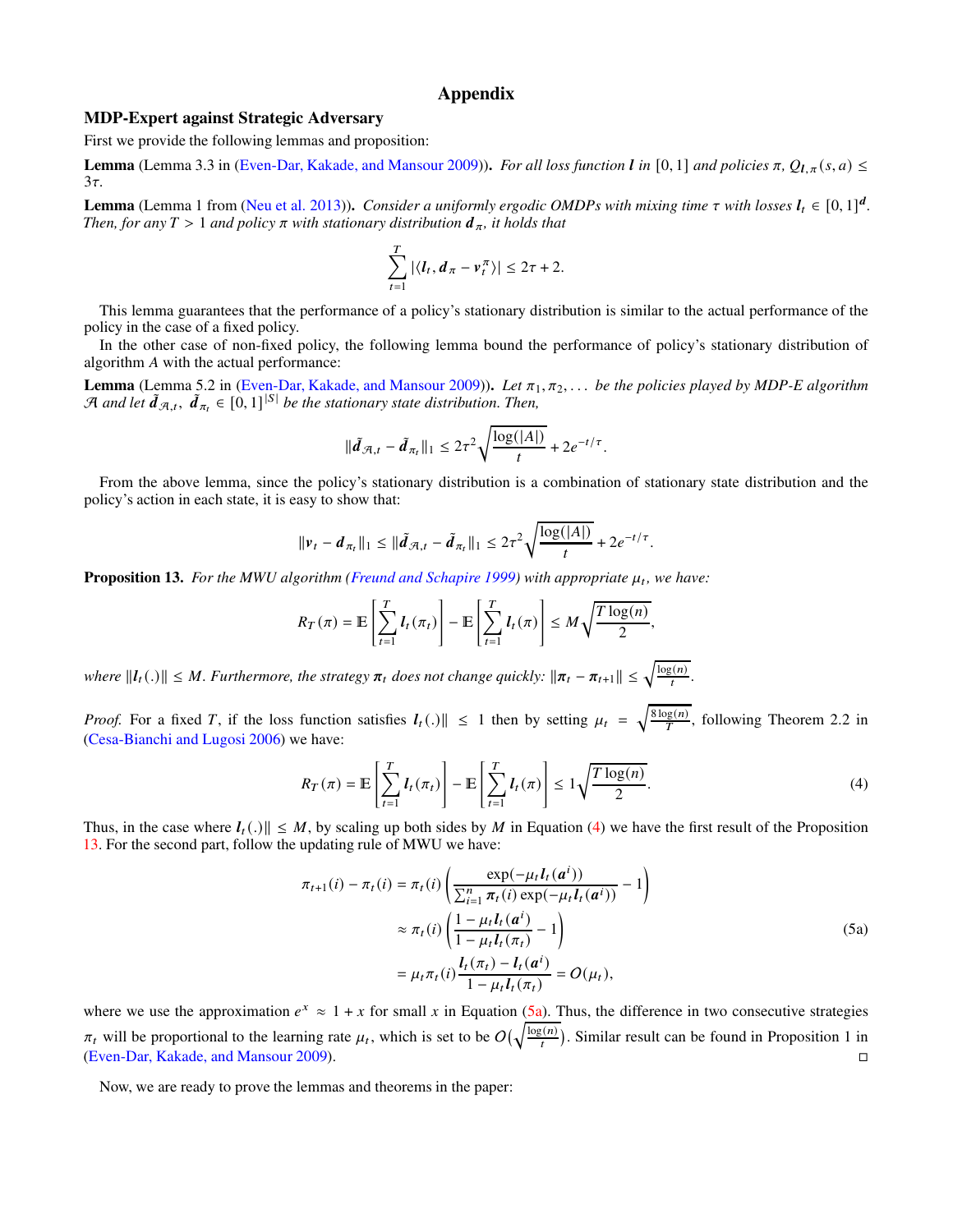# Proof of Lemma [1](#page-3-3)

Lemma. *Under MDP-E played by the agent, the external-regret of the adversary in Assumption [1](#page-2-3) can be expressed as:* 

$$
R_T(l) = \mathbb{E}_{X,A}\left[\sum_{t=1}^T l(X_t, A_t)\right] - \mathbb{E}_{X,A}\left[\sum_{t=1}^T l_t^{\pi_t}(X_t, A_t)\right]
$$
  
= 
$$
\sum_{t=1}^T \langle l, d_{\pi_t} \rangle - \sum_{t=1}^T \langle l_t, d_{\pi_t} \rangle + O\left(\tau^2 \sqrt{T \log(|A|)}\right).
$$

*Proof.* It is sufficient to show that for any sequence of  $l_t$ 

$$
\mathbb{E}_{X,A}\left[\sum_{t=1}^T l_t(X_t,A_t)\right]-\sum_{t=1}^T \langle l_t, d_{\pi_t}\rangle = O(\tau^2\sqrt{T\log(|A|)}),
$$

where  $l_t$  denotes the loss vector of the adversary when the agent follows  $\pi_1, \pi_2, \ldots$  (i.e., the same as  $l_t^{\pi_t}$ ).

#

 $\epsilon$ 

Using the consequence of Lemma 5.2 in [\(Even-Dar, Kakade, and Mansour 2009\)](#page-7-1), for any sequence of  $I_t$  we have:

$$
\mathbb{E}_{X,A}\left[\sum_{t=1}^{T} l_t(X_t, A_t)\right] - \sum_{t=1}^{T} \langle l_t, d_{\pi_t} \rangle
$$
\n
$$
= \sum_{t=1}^{T} \langle l_t, v_t - d_{\pi_t} \rangle \le \sum_{t=1}^{T} |\langle l_t, v_t - d_{\pi_t} \rangle| \le \sum_{t=1}^{T} ||v_t - d_{\pi_t}||_1
$$
\n
$$
\le \sum_{t=1}^{T} 2\tau^2 \sqrt{\frac{\log(|A|)}{t}} + 2e^{-t/\tau}
$$
\n
$$
\le 4\tau^2 \sqrt{T \log(|A|)} + 2(1+\tau) = O\left(\tau^2 \sqrt{T \log(|A|)}\right).
$$
\n(6)

The proof is complete.

# Proof of Lemma [2](#page-4-1)

**Lemma.** Suppose the agent follows a fixed stationary strategy  $\pi$ , then the adversary will converge to the best response to the *fixed stationary strategy and*

$$
\sum_{t=1}^T \langle I_t^{\pi}, d_{\pi} \rangle \geq Tv - \sqrt{\frac{T \log(L)}{2}}.
$$

*Proof.* From Lemma [1,](#page-3-3) if the adversary follows a no-regret algorithm to achieve good performance in Assumption [1,](#page-2-3) then the adversary must follow a no-regret algorithm with respect to the policy's stationary distribution. Without loss of generality, we can assume that the adversary follows the Multiplicative Weight Update with respect to the policy's stationary distribution  $d_{\pi}$ . Then follow the property of Multiplicative Weight Update in online linear problem, we have:

$$
\max_{\mathbf{I}\in L}\langle\mathbf{I},\mathbf{d}_{\pi}\rangle-\frac{1}{T}\sum_{t=1}^T\langle\mathbf{I}_t^{\pi},\mathbf{d}_{\pi}\rangle\leq\sqrt{\frac{\log(L)}{2T}}.
$$

From the famous minimax theorem [\(Neumann 1928\)](#page-7-21) we also have:

$$
\max_{l\in L}\langle l,d_\pi\rangle\geq \min_{d_\pi\in d_\Pi}\max_{l\in L}\langle l,d_\pi\rangle=\nu.
$$

Thus we have:

$$
\sum_{t=1}^{T} \langle l_t^{\pi}, d_{\pi} \rangle \ge T \max_{l \in L} \langle l, d_{\pi} \rangle - \sqrt{\frac{T \log(L)}{2}}
$$
\n
$$
\ge T \nu - \sqrt{\frac{T \log(L)}{2}}.
$$
\n(7)

 $\Box$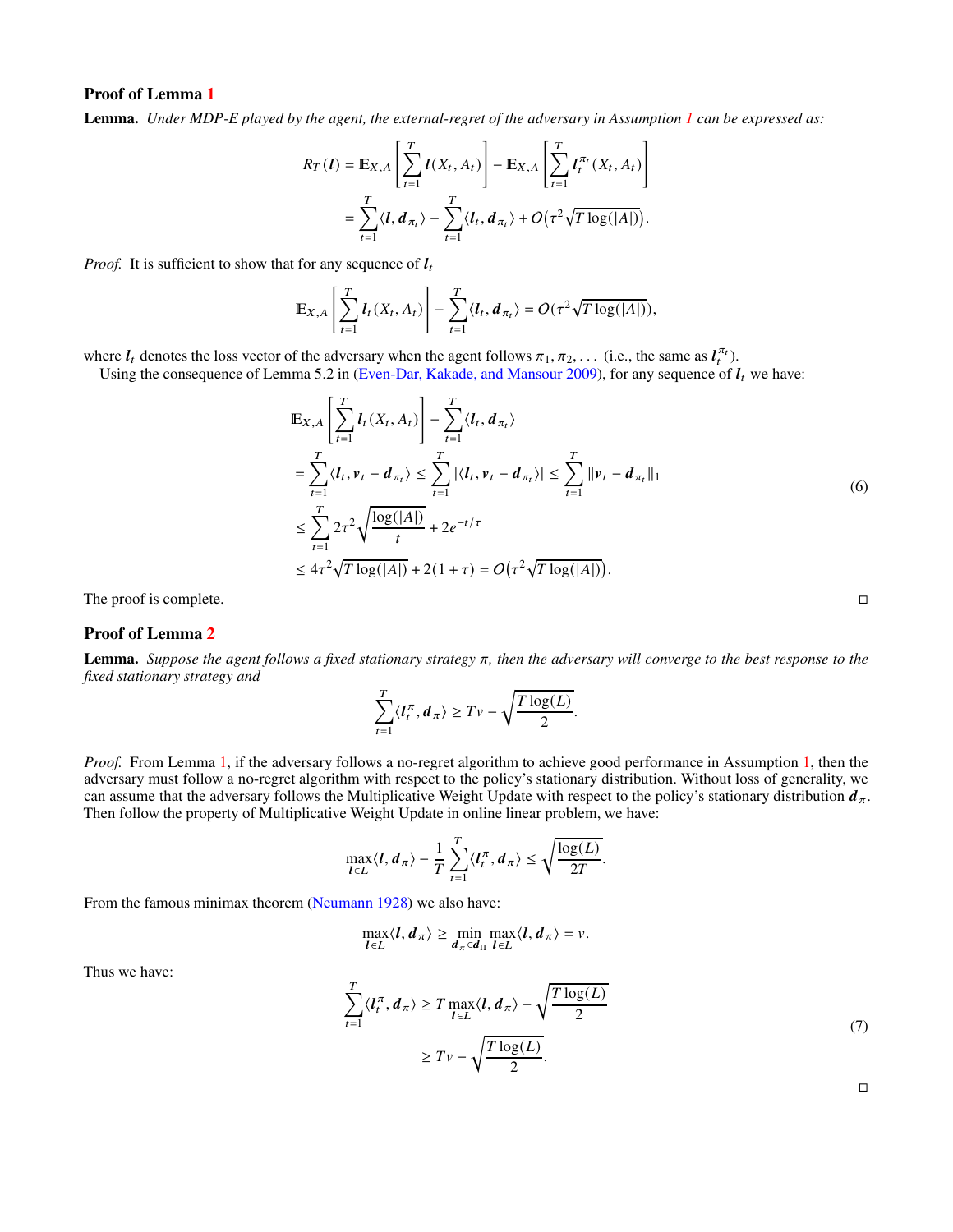Theorem. *Suppose the agent follows MDP-E Algorithm [1,](#page-3-2) then the agent's regret in Equation [\(1\)](#page-2-0) will be bounded by*

$$
R_T(\pi) = O(\sqrt{T \log(L)} + \tau^2 \sqrt{T \log(|A|)}).
$$

*Proof.* Using the consequence of Lemma 5.2 in [\(Even-Dar, Kakade, and Mansour 2009\)](#page-7-1), for any sequence of  $l_t$  we have:

$$
\sum_{t=1}^{T} \langle l_t, v_t - d_{\pi_t} \rangle \le \sum_{t=1}^{T} |\langle l_t, v_t - d_{\pi_t} \rangle| \le \sum_{t=1}^{T} ||v_t - d_{\pi_t}||_1
$$
\n
$$
\le \sum_{t=1}^{T} 2\tau^2 \sqrt{\frac{\log(|A|)}{t}} + 2e^{-t/\tau}
$$
\n
$$
\le 4\tau^2 \sqrt{T \log(|A|)} + 2(1+\tau) = O(\tau^2 \sqrt{T \log(|A|)}).
$$
\n(8)

Thus we have

$$
\sum_{t=1}^{T} |\langle I_t, v_t - d_{\pi_t} \rangle| \le 2(1+\tau) + 4\tau^2 \sqrt{T \log(|A|)}.
$$
\n(9)

Furthermore, if the agent uses a fixed policy  $\pi$  then by Lemma [2,](#page-4-1) we have:

$$
\big|\sum_{t=1}^T\langle \boldsymbol{l}_t,\boldsymbol{d}_\pi-\boldsymbol{v}_t^\pi\rangle\big|\leq 2\tau+2.
$$

Since the agent uses MDP-E, a no-external regret algorithm, following the same argument in Theorem 4.1 in [\(Even-Dar, Kakade, and Mansour 2009](#page-7-1)) we have:

$$
\sum_{t=1}^T \langle I_t^{\pi_t}, d_{\pi_t} \rangle \leq T \min_{d_{\pi}} \langle \hat{I}, d_{\pi} \rangle + 3\tau \sqrt{\frac{T \log(|A|)}{2}} \leq T \nu + 3\tau \sqrt{\frac{T \log(|A|)}{2}}.
$$

Along with Lemma 2, we have:

$$
\sum_{t=1}^T \langle I_t^{\pi_t}, d_{\pi_t} \rangle - \sum_{t=1}^T \langle I_t^{\pi}, d_{\pi} \rangle \le \left( Tv + 3\tau \sqrt{\frac{T \log(|A|)}{2}} \right) - \left( Tv - \sqrt{\frac{T \log(L)}{2}} \right) \n= 3\tau \sqrt{\frac{T \log(|A|)}{2}} + \sqrt{\frac{T \log(L)}{2}}.
$$

Using the above two inequalities, we can bound the regret of the agent with respect to the regret of the policy's stationary distribution:  $\mathbf{r}$  $\overline{1}$  $\mathbf{r}$  $\overline{1}$ 

$$
R_T(\pi) = \mathbb{E}_{x,a} \left[ \sum_{t=1}^T l_t^{\pi_t}(x_t, a_t) \right] - \mathbb{E}_{x,a} \left[ \sum_{t=1}^T l_t^{\pi}(x_t^{\pi}, a_t^{\pi}) \right]
$$
  
\n
$$
= \sum_{t=1}^T \langle l_t^{\pi_t}, v_t \rangle - \sum_{t=1}^T \langle l_t^{\pi}, v_t^{\pi} \rangle
$$
  
\n
$$
\leq \sum_{t=1}^T \left( \langle l_t^{\pi_t}, d_{\pi_t} \rangle + |\langle l_t^{\pi_t}, v_t - d_{\pi_t} \rangle| \right) - \sum_{t=1}^T \left( \langle l_t^{\pi}, d_{\pi} \rangle - |\langle l_t^{\pi}, v_t^{\pi} - d_{\pi} \rangle| \right)
$$
  
\n
$$
\leq \sum_{t=1}^T \langle l_t^{\pi_t}, d_{\pi_t} \rangle - \sum_{t=1}^T \langle l_t^{\pi}, d_{\pi} \rangle + 2(1 + \tau) + 4\tau^2 \sqrt{T \log(|A|)} + 2 + 2\tau
$$
  
\n
$$
\leq \sqrt{\frac{T \log(L)}{2}} + 3\tau \sqrt{\frac{T \log(|A|)}{2}} + 4(1 + \tau) + 4\tau^2 \sqrt{T \log(|A|)}
$$
  
\n
$$
= O(\sqrt{T \log(L)} + \tau^2 \sqrt{T \log(|A|)}).
$$
  
\n(10)

The proof is complete.

| _ |  |
|---|--|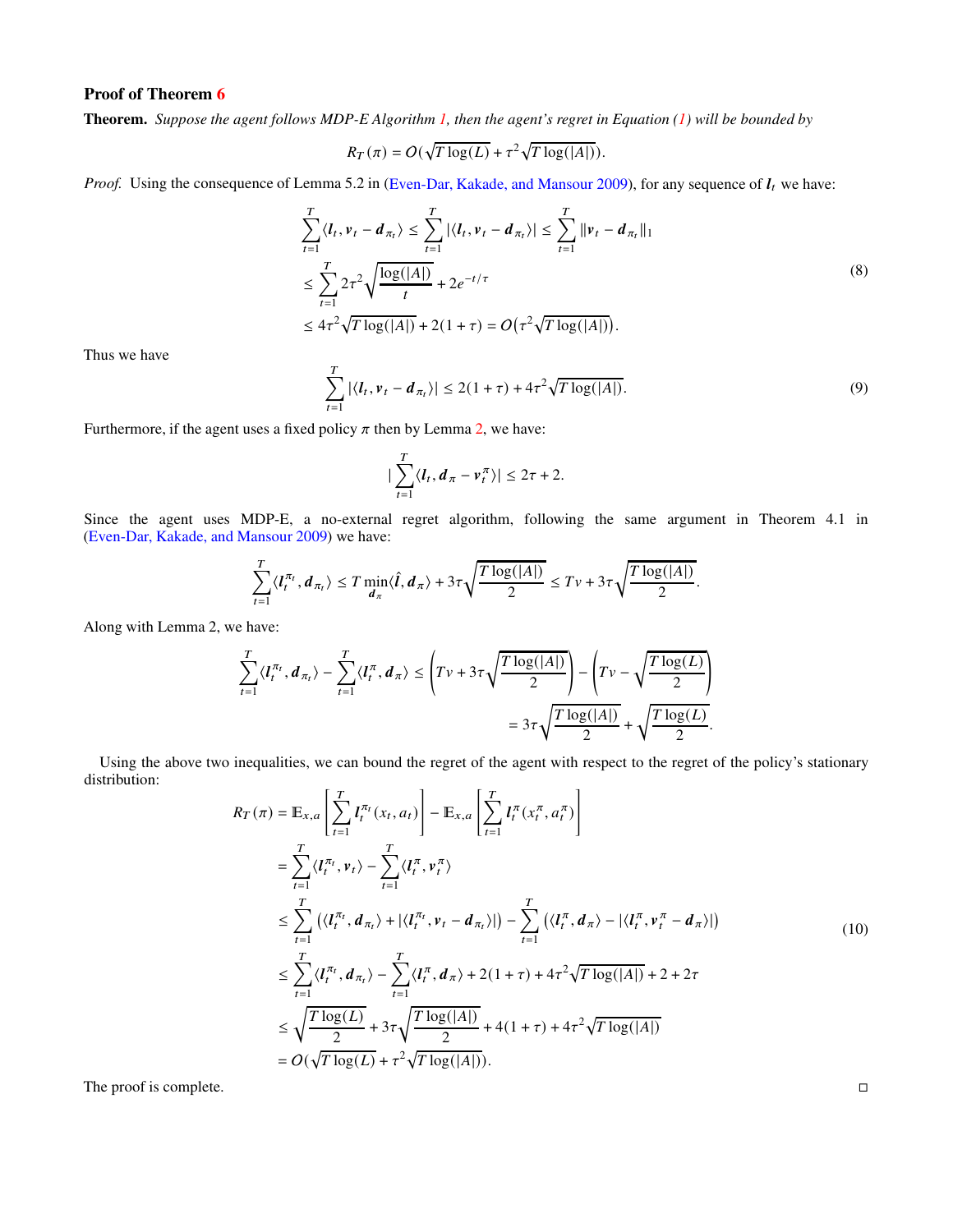Theorem. *Suppose the agent follows MDP-E, then the average strategies of both the agent and the adversary will converge to the*  $\epsilon_t$ -Nash equilibrium of the game with the rate:

$$
\epsilon_t = \sqrt{\frac{\log(L)}{2T}} + 3\tau\sqrt{\frac{\log(|A|)}{2T}}
$$

*Proof.* Since the agent and the adversary use no-regret algorithms with respect to the policy's stationary distribution, we can use the property of regret bound in normal-form game to apply. Thus we have:

$$
\max_{l \in L} \langle l, \hat{d}_{\pi} \rangle - \frac{1}{T} \sum_{t=1}^{T} \langle l_t^{\pi_t}, d_{\pi_t} \rangle \le \sqrt{\frac{\log(L)}{2T}},
$$
  

$$
\frac{1}{T} \sum_{t=1}^{T} \langle l_t^{\pi_t}, d_{\pi_t} \rangle - \min_{d_{\pi}} \langle \hat{l}, d_{\pi} \rangle \le 3\tau \sqrt{\frac{\log(|A|)}{2T}},
$$

where  $\hat{\mathbf{d}}_{\pi} = \frac{1}{T} \sum_{t=1}^{T} \mathbf{d}_{\pi_t}$  and  $\hat{\mathbf{l}} = \frac{1}{T} \sum_{t=1}^{T} \mathbf{l}_t^{\pi_t}$ . From this, we can prove that

$$
\langle \hat{\boldsymbol{t}}, \hat{\boldsymbol{d}}_{\pi} \rangle \ge \min_{\boldsymbol{d}_{\pi}} \langle \hat{\boldsymbol{t}}, \boldsymbol{d}_{\pi} \rangle \ge \frac{1}{T} \sum_{t=1}^{T} \langle \boldsymbol{l}_{t}^{\pi_{t}}, \boldsymbol{d}_{\pi_{t}} \rangle - 3\tau \sqrt{\frac{\log(|\boldsymbol{A}|)}{2T}}
$$

$$
\ge \max_{\boldsymbol{l} \in L} \langle \boldsymbol{l}, \hat{\boldsymbol{d}}_{\pi} \rangle - \sqrt{\frac{\log(L)}{2T}} - 3\tau \sqrt{\frac{\log(|\boldsymbol{A}|)}{2T}},
$$

and,

$$
\langle \hat{I}, \hat{d}_{\pi} \rangle \leq \max_{I \in L} \langle I, \hat{d}_{\pi} \rangle \leq \frac{1}{T} \sum_{t=1}^{T} \langle I_t^{\pi_t}, d_{\pi_t} \rangle + \sqrt{\frac{\log(L)}{2T}} \leq \min_{d_{\pi}} \langle \hat{I}, d_{\pi} \rangle + 3\tau \sqrt{\frac{\log(|A|)}{2T}} + \sqrt{\frac{\log(L)}{2T}}.
$$

Thus, with  $\epsilon_t = \sqrt{\frac{\log(L)}{2T}} + 3\tau \sqrt{\frac{\log(|A|)}{2T}}$ , we derive

$$
\max_{l\in L}\langle l,\hat{d}_{\pi}\rangle-\epsilon_t\leq \langle \hat{l},\hat{d}_{\pi}\rangle\leq \min_{d_{\pi}}\langle \hat{l},d_{\pi}\rangle+\epsilon_t.
$$

By definition,  $(\hat{\bm{l}}, \hat{\bm{d}}_{\pi})$  is  $\epsilon_t$ -Nash equilibrium.

# MDP-Online Oracle Expert Algorithm

## Proof of Lemma [3](#page-5-3)

Lemma. *Suppose that the loss function is sampled from a continuous distribution and the size of the loss function set is small* compared to the agent's pure strategy set (i.e.,  $|A|^{|\mathcal{S}|} \gg L$ ). Let  $(d_{\pi^*}, l^*)$  be a Nash equilibrium of the game of size  $|A|^{|\mathcal{S}|} \times L$ . *Then we have:*

$$
\max\left(|\operatorname{supp}(d_{\pi^*})|,|\operatorname{supp}(l^*)|\right)\leq L.
$$

*Proof.* Within the set of all zero-sum games, the set of zero-sum games with non-unique equilibrium has Lebesgue measure zero [\(Bailey and Piliouras 2018\)](#page-7-7). Thus, if the loss function 's entries are sampled from a continuous distribution, then with probability one, the game has a unique NE. Following the Theorem 1 in [\(Bohnenblust, Karlin, and Shapley 1950\)](#page-7-28) for game with unique NE, we have:

$$
|\operatorname{supp}(d_{\pi^*})|=|\operatorname{supp}(l^*)|.
$$

We also note that the support size of the NE can not exceed the size of the game:

$$
|\supp(d_{\pi^*})| \leq |A|^{|S|}; \ |supp(l^*)| \leq L.
$$

Thus we have:

$$
\max(|\sup p(d_{\pi^*})|, |\sup p(l^*)|) = |\sup p(l^*)| \leq L.
$$

 $\Box$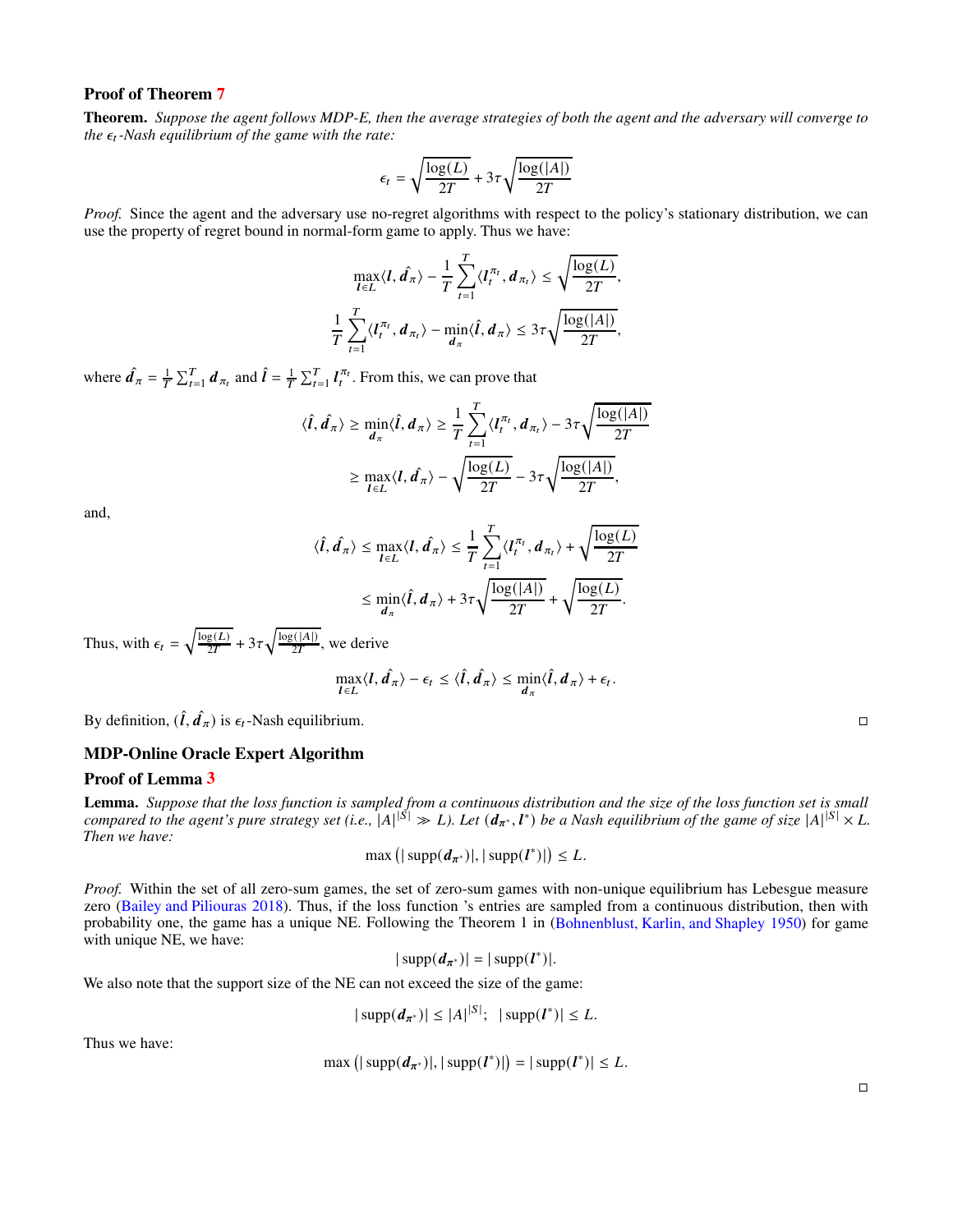Theorem. *Suppose the agent uses the Algorithm [2,](#page-5-0) then the regret with respect to the stationary distribution will be bounded by:*

$$
\sum_{t=1}^T \langle I_t^{\pi_t}, \boldsymbol{d}_{\pi_t} \rangle - \langle I_t^{\pi_t}, \boldsymbol{d}_{\pi} \rangle \leq 3\tau \left( \sqrt{2Tk \log(k)} + \frac{k \log(k)}{8} \right),
$$

*where k* is the number of time window.

*Proof.* We first have:

$$
E_{s \sim d_{\pi}}[Q_{\pi_{t},l_{t}}(s,\pi)] = E_{s \sim d_{\pi},a \sim \pi}[Q_{\pi_{t},l_{t}}(s,a)]
$$
  
\n
$$
= E_{s \sim d_{\pi},a \sim \pi}[l_{t}(s,a) - \eta_{l_{t}}(\pi_{t}) + E_{s' \sim P_{s,a}}[Q_{\pi_{t},l_{t}}(s',\pi_{t})]]
$$
  
\n
$$
= E_{s \sim d_{\pi},a \sim \pi}[l_{t}(s,a)] - \eta_{l_{t}}(\pi_{t}) + E_{s \sim d_{\pi}}[Q_{\pi_{t},l_{t}}(s,\pi_{t})]
$$
  
\n
$$
= \eta_{l_{t}}(\pi) - \eta_{l_{t}}(\pi_{t}) + E_{s \sim d_{\pi}}[Q_{\pi_{t},l_{t}}(s,\pi_{t})].
$$

<span id="page-13-0"></span>Thus we have:

$$
\langle l_t^{\pi_t}, d_\pi \rangle - \langle l_t^{\pi_t}, d_{\pi_t} \rangle = \sum_{s \in S} d_\pi(s) \left( Q_{\pi_t, l_t}(s, \pi) - Q_{\pi_t, l_t}(s, \pi_t) \right). \tag{11}
$$

Let  $T_1, T_2, ..., T_k$  be the time window that the BR( $\overline{l}$ ) does not change. Then in that time window, the best response to the current  $\bar{l}$  is inside the current pure strategies set in each state. In each time window, following Equation [\(11\)](#page-13-0) we have:

$$
\sum_{t=|\bar{T}_t|}^{\bar{T}_{t+1}} \langle I_t^{\pi_t}, d_{\pi} \rangle - \langle I_t^{\pi_t}, d_{\pi_t} \rangle = \sum_{s \in S} d_{\pi}(s) \sum_{t=|\bar{T}_t|}^{\bar{T}_{t+1}} \left( Q_{\pi_t, I_t}(s, \pi) - Q_{\pi_t, I_t}(s, \pi_t) \right). \tag{12}
$$

Since during each time window, the pure strategies  $A_t^s$  does not change, thus we have:

$$
\min_{\pi \in \Pi} \sum_{t=|\bar{T}_i|}^{|\bar{T}_{i+1}|} \langle l_t^{\pi_t}, d_{\pi} \rangle = \min_{\pi \in A_{|\bar{T}_i|}^s} \sum_{t=|\bar{T}_i|}^{|\bar{T}_{i+1}|} \langle l_t^{\pi_t}, d_{\pi} \rangle.
$$

Thus, in each state s of a time window, the agent only needs to minimize the loss with respect to the action in  $A_{|\overline{T_i}|}^s$ . Put it differently, the expert algorithm in each state does not need to consider all pure action in each state, but just the current effective strategy set. For a time window  $T_i$ , if the agent uses a no-regret algorithm with the current effective action set and the learning rate  $\mu_t = \sqrt{8 \log(i)/t}$ , then the regret in each state will be bounded by [\(Cesa-Bianchi and Lugosi 2006](#page-7-17)):

$$
3\tau \left(\sqrt{2|T_i| \log(A_t^s)} + \frac{\log(A_t^s)}{8}\right) \le 3\tau \left(\sqrt{2|T_i| \log(i)} + \frac{\log(i)}{8}\right)
$$

Thus, the regret in this time interval will also be bounded by:

<span id="page-13-1"></span>
$$
\sum_{t=|\overline{T}_i|}^{\overline{T}_{i+1}} \langle I_t^{\pi_t}, \boldsymbol{d}_{\pi_t} \rangle - \langle I_t^{\pi_t}, \boldsymbol{d}_{\pi} \rangle \leq 3\tau \left( \sqrt{2|T_i| \log(i)} + \frac{\log(i)}{8} \right).
$$
\n(13)

.

Sum up from  $i = 1$  to k in Inequality [\(13\)](#page-13-1) we have:

$$
\sum_{t=1}^{T} \langle l_t^{\pi_t}, d_{\pi_t} \rangle - \langle l_t^{\pi_t}, d_{\pi} \rangle = \sum_{i=1}^{k} \sum_{t=\lfloor \overline{T}_i \rfloor}^{\overline{T}_{i+1}} \langle l_t^{\pi_t}, d_{\pi_t} \rangle - \langle l_t^{\pi_t}, d_{\pi} \rangle
$$
\n
$$
\leq \sum_{i=1}^{k} 3\tau \left( \sqrt{2|T_i| \log(i)} + \frac{\log(i)}{8} \right) \leq 3\tau \left( \sqrt{2Tk \log(k)} + \frac{k \log(k)}{8} \right).
$$
\n(14)

The proof is complete.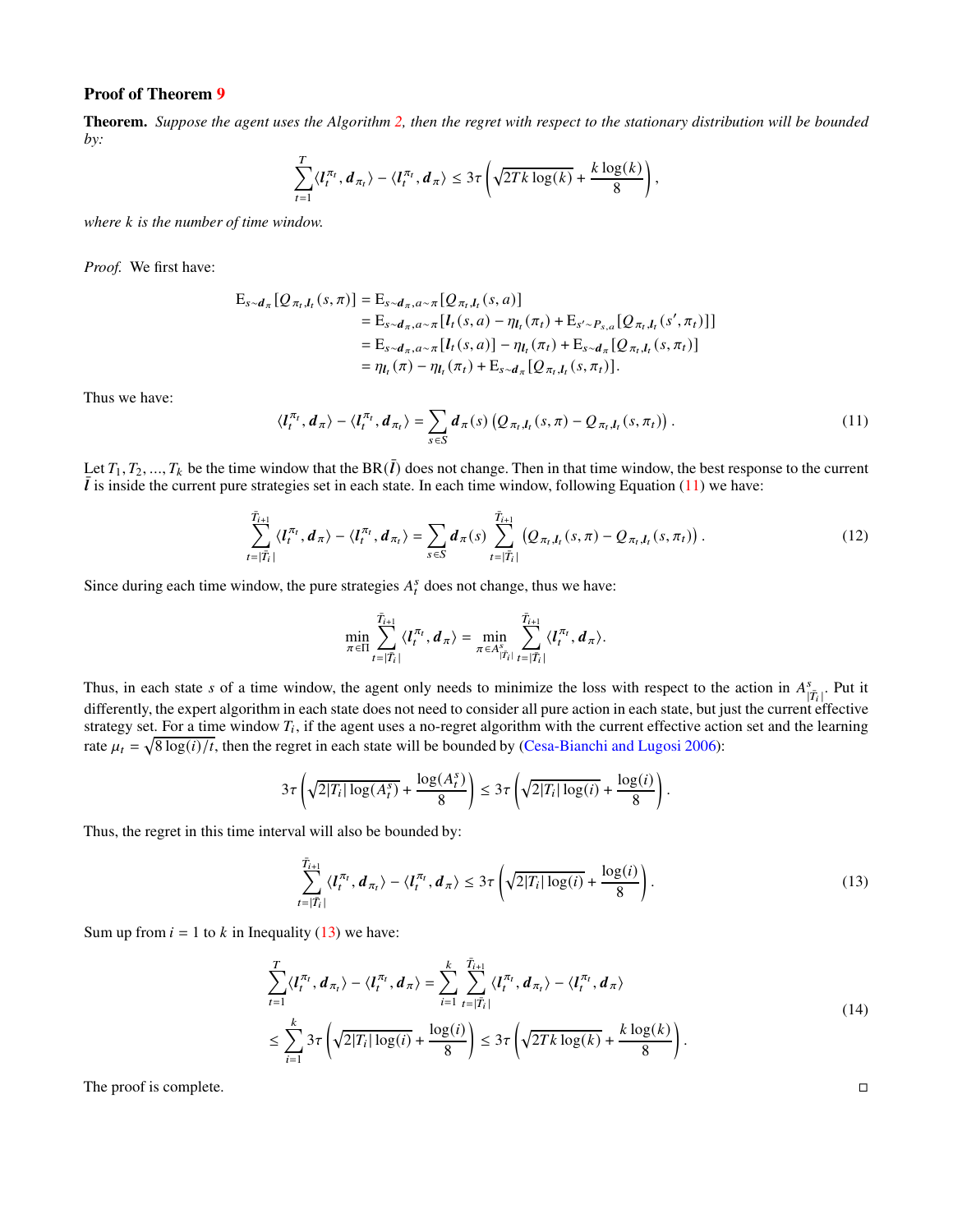## Proof of Remark [1](#page-5-4)

Remark. *The regret bound in Theorem [9](#page-5-1) will still hold in the case we consider the total average lost instead of average lost in each time window when calculating the best response in Algorithm [2.](#page-5-0)*

*Proof.* We prove by induction that

$$
\min_{\pi \in \Pi} \sum_{t=1}^{\bar{T}_k} \langle l_t^{\pi_t}, d_{\pi_t} \rangle - \langle l_t^{\pi_t}, d_{\pi} \rangle \leq \sum_{j=1}^k \left[ \sum_{t=\bar{T}_{j-1}+1}^{\bar{T}_j} \langle l_t^{\pi_t}, d_{\pi_t} \rangle - \langle l_t^{\pi_t}, d_{\pi_j} \rangle \right],
$$

where  $d_{\pi_j}$  denotes the best response in the interval  $[1, \bar{T}_j]$ .

For  $k = 1$ , the claim is obvious. Suppose the claim is true k. We then have:

$$
\min_{\pi \in \Pi} \sum_{t=1}^{\overline{T}_{k+1}} \langle l_t^{\pi_t}, d_{\pi_t} \rangle - \langle l_t^{\pi_t}, d_{\pi} \rangle = \sum_{t=1}^{\overline{T}_{k+1}} \langle l_t^{\pi_t}, d_{\pi_t} \rangle - \langle l_t^{\pi_t}, d_{\pi_{k+1}} \rangle
$$
\n
$$
= \sum_{t=1}^{\overline{T}_k} \langle l_t^{\pi_t}, d_{\pi_t} \rangle - \langle l_t^{\pi_t}, d_{\pi_{k+1}} \rangle + \sum_{t=\overline{T}_{k+1}}^{\overline{T}_{k+1}} \langle l_t^{\pi_t}, d_{\pi_t} \rangle - \langle l_t^{\pi_t}, d_{\pi_{k+1}} \rangle
$$
\n
$$
\leq \min_{\pi \in \Pi} \sum_{t=1}^{\overline{T}_k} \langle l_t^{\pi_t}, d_{\pi_t} \rangle - \langle l_t^{\pi_t}, d_{\pi} \rangle + \sum_{t=\overline{T}_{k+1}}^{\overline{T}_{k+1}} \langle l_t^{\pi_t}, d_{\pi_t} \rangle - \langle l_t^{\pi_t}, d_{\pi_{k+1}} \rangle
$$
\n
$$
\leq \sum_{j=1}^k \left[ \sum_{t=\overline{T}_{j-1}+1}^{\overline{T}_j} \langle l_t^{\pi_t}, d_{\pi_t} \rangle - \langle l_t^{\pi_t}, d_{\pi_j} \rangle \right] + \sum_{t=\overline{T}_{k+1}}^{\overline{T}_{k+1}} \langle l_t^{\pi_t}, d_{\pi_t} \rangle - \langle l_t^{\pi_t}, d_{\pi_{k+1}} \rangle
$$
\n
$$
= \sum_{j=1}^{k+1} \left[ \sum_{t=\overline{T}_{j-1}+1}^{\overline{T}_j} \langle l_t^{\pi_t}, d_{\pi_t} \rangle - \langle l_t^{\pi_t}, d_{\pi_j} \rangle \right],
$$
\n(15a)

where the inequality [\(15a\)](#page-19-0) dues to the induction assumption. Thus, for all  $k$  we have:

$$
\min_{\pi \in \Pi} \sum_{t=1}^{\bar{T}_k} \langle l_t^{\pi_t}, d_{\pi_t} \rangle - \langle l_t^{\pi_t}, d_{\pi} \rangle \leq \sum_{j=1}^k \left[ \sum_{t=\bar{T}_{j-1}+1}^{\bar{T}_j} \langle l_t^{\pi_t}, d_{\pi_t} \rangle - \langle l_t^{\pi_t}, d_{\pi_j} \rangle \right].
$$

In other words, the Algorithm [2](#page-5-0) will have the same regret bound when using the best response with respect to the total average strategy of the adversary.

# Proof of Theorem [10](#page-5-5)

Theorem. *Suppose the agent uses the Algorithm [2](#page-5-0) in our online MDPs setting, then the regret in Equation [\(1\)](#page-2-0) can be bounded by:*

$$
R_T(\pi) = O(\tau^2 \sqrt{Tk \log(k)} + \sqrt{T \log(L)}).
$$

*Proof.* First we bound the difference between the true loss and the loss with respect to the policy's stationary distribution. Following the Algorithm [2,](#page-5-0) at the start of each time interval  $T_i$  (i.e., the time interval in which the effective strategy set does not change), the learning rate needs to restart to  $O(\sqrt{\log(i)/t_i})$ , where *i* denotes the number of pure strategies in the effective strategy set in the time interval  $T_i$  and  $t_i$  is relative position of the current round in that interval. Thus, following Lemma 5.2 in [\(Even-Dar, Kakade, and Mansour 2009\)](#page-7-1), in each time interval  $T_i$ , the difference between the true loss and the loss with respect to the policy's stationary distribution will be:

$$
\sum_{t=t_{i-1}+1}^{t_i} |\langle l_t, v_t - d_{\pi_t} \rangle| \le \sum_{t=t_{i-1}+1}^{t_i} ||v_t - d_{\pi_t}||_1
$$
  
\n
$$
\le \sum_{t=1}^{T_i} 2\tau^2 \sqrt{\frac{\log(i)}{t}} + 2e^{-t/\tau}
$$
  
\n
$$
\le 4\tau^2 \sqrt{T_i \log(i)} + 2(1+\tau).
$$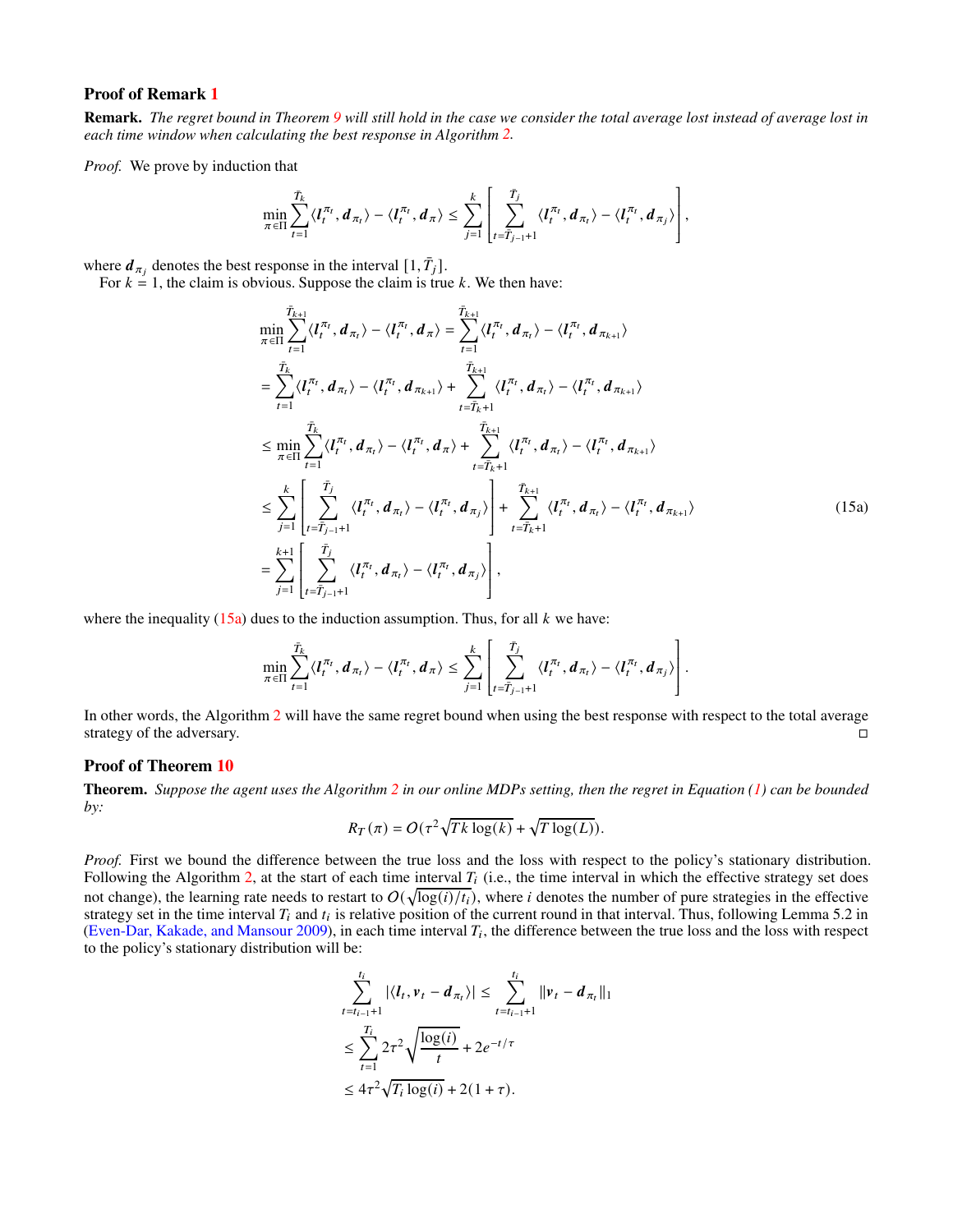From this we have:

$$
\sum_{t=1}^{T} |\langle l_t, v_t - d_{\pi_t} \rangle| = \sum_{i=1}^{k} \sum_{t=t_{i-1}+1}^{t_i} |\langle l_t, v_t - d_{\pi_t} \rangle|
$$
  
\n
$$
\leq \sum_{i=1}^{k} \left( 4\tau^2 \sqrt{T_i \log(i)} + 2(1+\tau) \right)
$$
  
\n
$$
\leq 4\tau^2 \sqrt{T_k \log(k)} + 2k(1+\tau).
$$

Following Lemma 1 from [\(Neu et al. 2013\)](#page-7-13), we also have:

$$
\sum_{t=1}^T |\langle \boldsymbol{l}_t, \boldsymbol{d}_\pi - \boldsymbol{v}_t^\pi \rangle| \leq 2\tau + 2.
$$

Thus the regret in Equation  $(1)$  can be bounded by:

$$
R_T(\pi) \leq \left(\sum_{t=1}^T \langle d_{\pi_t}, l_t \rangle + \sum_{t=1}^T |\langle l_t, v_t - d_{\pi_t} \rangle| \right) - \left(\sum_{t=1}^T \langle l_t^{\pi}, d_{\pi} \rangle - \sum_{t=1}^T |\langle l_t, d_{\pi} - v_t^{\pi} \rangle| \right)
$$
  
\n
$$
= \left(\sum_{t=1}^T \langle d_{\pi_t}, l_t \rangle - \sum_{t=1}^T \langle l_t^{\pi}, d_{\pi} \rangle \right) + \sum_{t=1}^T |\langle l_t, v_t - d_{\pi_t} \rangle + \sum_{t=1}^T |\langle l_t, d_{\pi} - v_t^{\pi} \rangle|
$$
  
\n
$$
\leq 3\tau \left(\sqrt{2Tk \log(k)} + \frac{k \log(k)}{8} \right) + \frac{\sqrt{T \log(L)}}{\sqrt{2}} + 4\tau^2 \sqrt{Tk \log(k)} + 2k(1 + \tau) + 2\tau + 2
$$
  
\n
$$
= O(\tau^2 \sqrt{Tk \log(k)} + \sqrt{T \log(L)}).
$$
 (16)

The proof is complete.

## Proof of Theorem [11](#page-5-2)

**Theorem.** Suppose the agent only accesses to  $\epsilon$ -best response in each iteration when following Algorithm [2.](#page-5-0) If the adver*sary follows a no-external regret algorithm then the average strategy of the agent and the adversary will converge to* 𝜖*-Nash equilibrium. Furthermore, the algorithm has*  $\epsilon$ -regret.

*Proof.* Suppose that the player uses the Multiplicative Weights Update in Algorithm [2](#page-5-0) with  $\epsilon$ -best response. Let  $T_1, T_2, \ldots, T_k$ be the time window that the players does not add up a new strategy. Since we have a finite set of strategies  $A$  then  $k$  is finite. Furthermore,

<span id="page-15-0"></span>
$$
\sum_{i=1}^k T_k = T.
$$

In a time window  $T_i$ , the regret with respect to the best strategy in the set of strategy at time  $T_i$  is:

$$
\sum_{t=\bar{T}_i}^{\bar{T}_{i+1}} \langle l_t^{\pi_t}, \boldsymbol{d}_{\pi_t} \rangle - \min_{\pi \in A_{\bar{T}_i+1}} \sum_{t=|\bar{T}_i|}^{\bar{T}_{i+1}} \langle l_t^{\pi_t}, \boldsymbol{d}_{\pi} \rangle \leq 3\tau \left( \sqrt{2T_i \log(i)} + \frac{\log(i)}{8} \right),\tag{17}
$$

where  $\bar{T}_i = \sum_{j=1}^{i-1} T_j$ . Since in the time window  $T_i$ , the  $\epsilon$ -best response strategy stays in  $\Pi_{\bar{T}_i+1}$  and therefore we have:

<span id="page-15-1"></span>
$$
\min_{\pi \in A_{\tilde{T}_i+1}} \sum_{t=|\tilde{T}_i|}^{\tilde{T}_{i+1}} \langle l_t^{\pi_t}, d_{\pi} \rangle - \min_{\pi \in \Pi} \sum_{t=|\tilde{T}_i|}^{\tilde{T}_{i+1}} \langle l_t^{\pi_t}, d_{\pi} \rangle \le \epsilon T_i.
$$

Then, from the Equation  $(17)$  we have:

$$
\sum_{t=\overline{T}_i}^{\overline{T}_{i+1}} \langle I_t^{\pi_t}, \boldsymbol{d}_{\pi_t} \rangle - \min_{\pi \in \Pi} \sum_{t=|\overline{T}_i|}^{\overline{T}_{i+1}} \langle I_t^{\pi_t}, \boldsymbol{d}_{\pi} \rangle \leq 3\tau \left( \sqrt{2T_i \log(i)} + \frac{\log(i)}{8} \right) + \epsilon T_i.
$$
\n(18)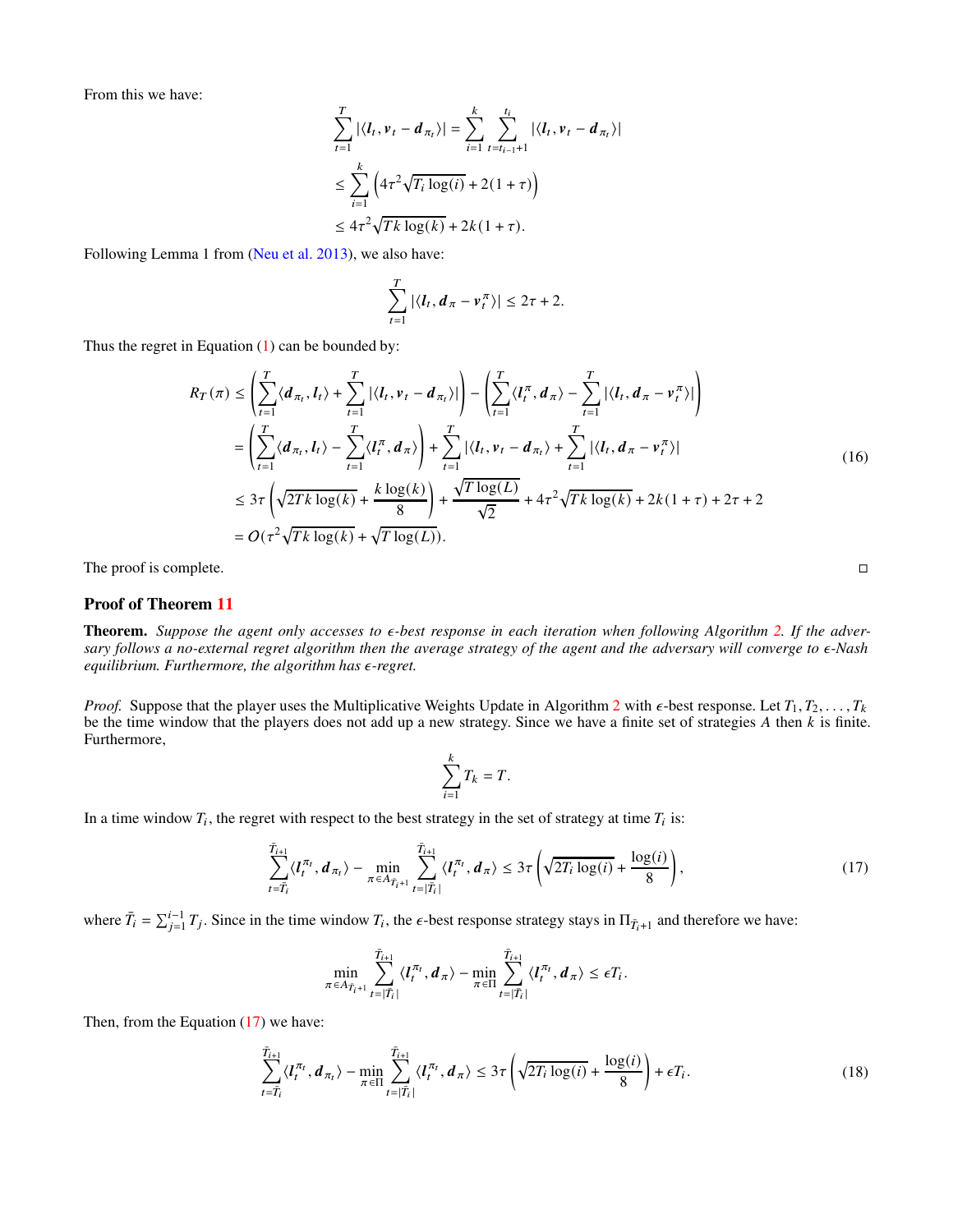Sum up the Equation [\(18\)](#page-15-1) for  $i = 1, \ldots k$  we have:

$$
\sum_{t=1}^{T} \langle I_t^{\pi_t}, d_{\pi_t} \rangle - \sum_{i=1}^{k} \min_{\pi \in \Pi} \sum_{t=|\tilde{T}_i|}^{T_{i+1}} \langle I_t^{\pi_t}, d_{\pi} \rangle \le \sum_{i=1}^{k} 3\tau \left( \sqrt{2T_i \log(i)} + \frac{\log(i)}{8} \right) + \epsilon T_i
$$
\n
$$
\implies \sum_{t=1}^{T} \langle I_t^{\pi_t}, d_{\pi_t} \rangle - \min_{\pi \in \Pi} \sum_{i=1}^{k} \sum_{t=|\tilde{T}_i|}^{T_{i+1}} \langle I_t^{\pi_t}, d_{\pi} \rangle \le \epsilon T + \sum_{i=1}^{k} 3\tau \left( \sqrt{2T_i \log(i)} + \frac{\log(i)}{8} \right)
$$
\n
$$
\implies \sum_{t=1}^{T} \langle I_t^{\pi_t}, d_{\pi_t} \rangle - \min_{\pi \in \Pi} \sum_{t=1}^{T} \langle I_t^{\pi_t}, d_{\pi} \rangle \le \epsilon T + \sum_{i=1}^{k} 3\tau \left( \sqrt{2T_i \log(i)} + \frac{\log(i)}{8} \right)
$$
\n
$$
\implies \sum_{t=1}^{T} \langle I_t^{\pi_t}, d_{\pi_t} \rangle - \min_{\pi \in \Pi} \sum_{t=1}^{T} \langle I_t^{\pi_t}, d_{\pi} \rangle \le \epsilon T + 3\tau \left( \sqrt{2T_k \log(k)} + \frac{k \log(k)}{8} \right).
$$
\n(19b)

Inequality [\(19a\)](#page-19-0) is due to  $\sum \min \le \min \sum$ . Inequality [\(19b\)](#page-19-1) comes from Cauchy-Schwarz inequality and Stirling' approximation. Using inequality [\(19b\)](#page-19-1), we have:

<span id="page-16-0"></span>
$$
\min_{\pi \in \Pi} \langle \bar{I}, \mathbf{d}_{\pi} \rangle \ge \frac{1}{T} \sum_{t=1}^{T} \langle I_t^{\pi_t}, \mathbf{d}_{\pi_t} \rangle - 3\tau \left( \sqrt{\frac{2k \log(k)}{T}} + \frac{k \log(k)}{8T} \right) - \epsilon.
$$
 (20)

Since the adversary follows a no-regret algorithm, we have:

<span id="page-16-1"></span>
$$
\max_{\mathbf{I} \in \Delta_L} \sum_{t=1}^T \langle \mathbf{I}, \mathbf{d}_{\pi_t} \rangle - \sum_{t=1}^T \langle \mathbf{I}_t^{\pi_t}, \mathbf{d}_{\pi_t} \rangle \le \sqrt{\frac{T}{2}} \sqrt{\log(L)}
$$
\n
$$
\implies \max_{\mathbf{I} \in \Delta_L} \sum_{t=1}^T \langle \mathbf{I}, \mathbf{d}_{\pi} \rangle \le \frac{1}{T} \sum_{t=1}^T \langle \mathbf{I}_t^{\pi_t}, \mathbf{d}_{\pi_t} \rangle + \sqrt{\frac{\log(L)}{2T}}.
$$
\n(21)

Using the Inequalities  $(20)$  and  $(21)$  we have:

$$
\langle \bar{l}, \bar{d}_{\pi} \rangle \ge \min_{\pi \in \Pi} \langle \bar{l}, d_{\pi} \rangle \ge \frac{1}{T} \sum_{t=1}^{T} \langle l_t^{\pi_t}, d_{\pi_t} \rangle - 3\tau \left( \sqrt{\frac{2k \log(k)}{T}} + \frac{k \log(k)}{8T} \right) - \epsilon
$$

$$
\ge \max_{l \in \Delta_L} \sum_{t=1}^{T} \langle l, \bar{d}_{\pi} \rangle - \sqrt{\frac{\log(L)}{2T}} - 3\tau \left( \sqrt{\frac{2k \log(k)}{T}} + \frac{k \log(k)}{8T} \right) - \epsilon.
$$

Similarly, we also have:

$$
\langle \bar{l}, \bar{d}_{\pi} \rangle \leq \max_{l \in \Delta_L} \sum_{t=1}^T \langle l, \bar{d}_{\pi} \rangle \leq \frac{1}{T} \sum_{t=1}^T \langle l_t^{\pi_t}, d_{\pi_t} \rangle + \sqrt{\frac{\log(L)}{2T}}
$$

$$
\leq \min_{\pi \in \Pi} \langle \bar{l}, d_{\pi} \rangle + 3\tau \left( \sqrt{\frac{2k \log(k)}{T}} + \frac{k \log(k)}{8T} \right) + \epsilon.
$$

Take the limit  $T \rightarrow \infty$ , we then have:

$$
\max_{\mathbf{I}\in\Delta_L}\sum_{t=1}^T\langle\mathbf{I},\bar{\mathbf{d}}_{\pi}\rangle-\epsilon\leq\langle\bar{\mathbf{I}},\bar{\mathbf{d}}_{\pi}\rangle\leq\min_{\pi\in\Pi}\langle\bar{\mathbf{I}},\mathbf{d}_{\pi}\rangle+\epsilon.
$$

Thus  $(\bar{l}, \bar{d}_{\pi})$  is the  $\epsilon$ -Nash equilibrium of the game.

# Last-Round Convergence to NE in OMDPs

#### Proof of Lemma [4](#page-6-1)

Lemma. Let π<sup>\*</sup> be the NE strategy of the agent. Then, l is the Nash Equilibrium of the adversary if the two following conditions *hold:*

$$
Q_{\pi^*,I}(s,\pi^*) = \underset{\pi \in \Pi}{\text{argmin}} Q_{\pi^*,I}(s,\pi) \ \forall s \in S \ \text{and} \ \eta_I(\pi^*) = \nu.
$$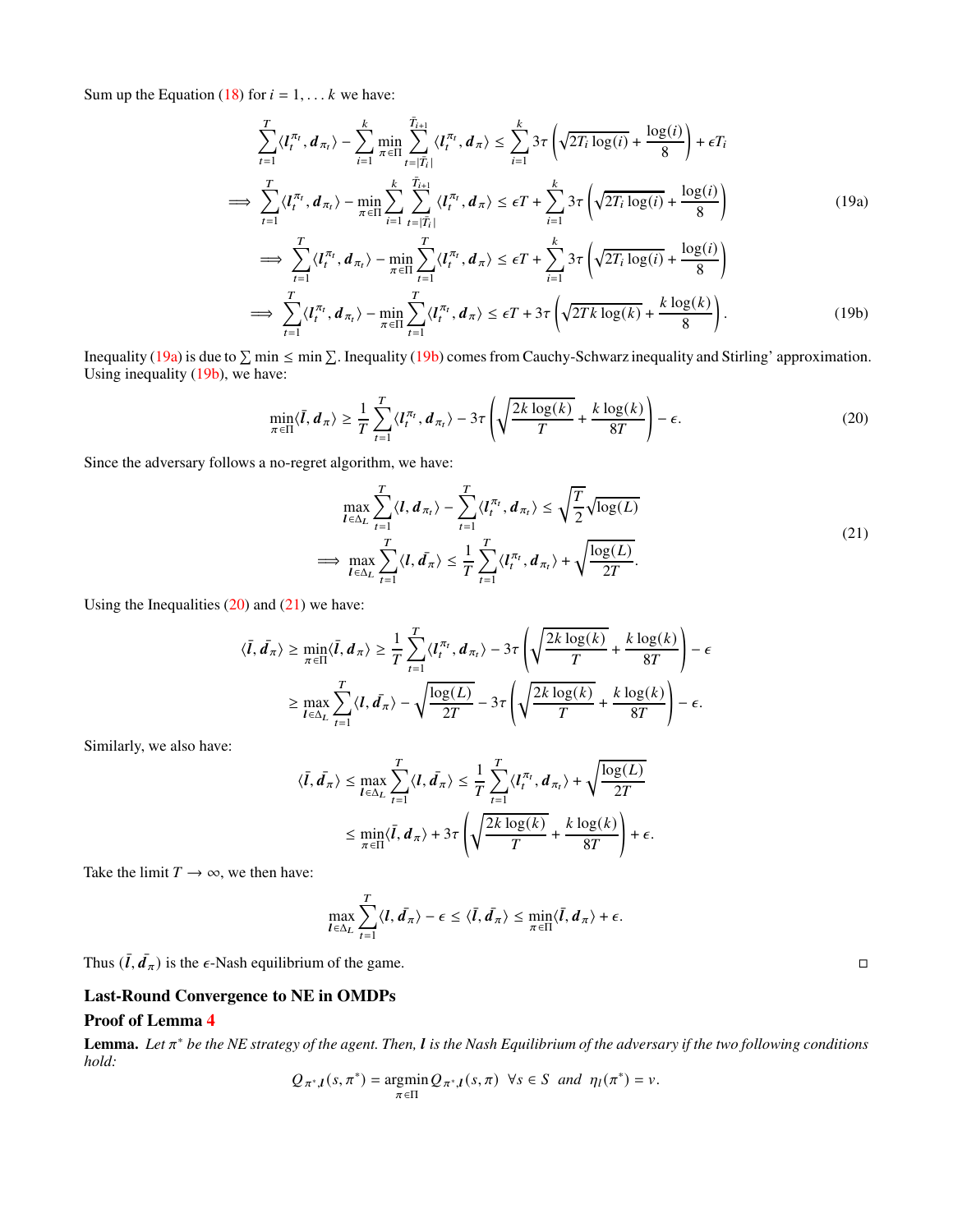*Proof.* Using the definition of accumulated loss function  $Q$  we have

$$
\mathbb{E}_{s \in d_{\pi}}[Q_{\pi^*,\mathbf{I}}(s,\pi)] = \mathbb{E}_{s \in d_{\pi},a \in \pi}[Q_{\pi^*,\mathbf{I}}(s,a)] \n= \mathbb{E}_{s \in d_{\pi},a \in \pi}[\mathbf{I}(s,a) - \eta_{\mathbf{I}}(\pi^*) + \mathbb{E}_{s' \sim P_{sa}}[Q_{\pi^*,\mathbf{I}}(s',\pi^*)]] \n= \mathbb{E}_{s \in d_{\pi},a \in \pi}[\mathbf{I}(s,a) - \eta_{\mathbf{I}}(\pi^*)] + \mathbb{E}_{s \in d_{\pi}}[Q_{\pi^*,\mathbf{I}}(s,\pi^*)] \n= \eta_{\mathbf{I}}(\pi) - \eta_{\mathbf{I}}(\pi^*) + \mathbb{E}_{s \in d_{\pi}}[Q_{\pi^*,\mathbf{I}}(s,\pi^*)].
$$
\n(22)

Thus we have

$$
\eta_l(\pi) - \eta_l(\pi^*) = \mathbb{E}_{s \in d_{\pi}}[Q_{\pi^*,l}(s,\pi) - Q_{\pi^*,l}(s,\pi^*).]
$$
\n(23)

Since we assume that

$$
\mathbb{Q}_{\pi^*,l}(s,\pi^*) = \operatorname*{argmin}_{\pi \in \Pi} \mathbb{Q}_{\pi^*,l}(s,\pi) \ \forall s \in S,
$$

we have

$$
\mathbb{Q}_{\pi^*,l}(s,\pi) \ge \mathbb{Q}_{\pi^*,l}(s,\pi^*) \quad \forall s \in S, \pi \in \Pi. \tag{24}
$$

It implies that

$$
\mathbb{E}_{s\in\mathbf{d}_{\pi}}[Q_{\pi^*,\mathbf{I}}(s,\pi)-Q_{\pi^*,\mathbf{I}}(s,\pi^*)] \geq 0 \quad \forall \pi \in \Pi. \tag{25}
$$

Therefore we have

<span id="page-17-0"></span>
$$
\eta_l(\pi) \ge \eta_l(\pi^*) \ \forall \pi \in \Pi. \tag{26}
$$

Along with the assumption  $\eta_l(\pi^*) = v$ , we have the following relationship:

$$
\underset{\pi \in \Pi}{\text{argmin}} \eta_l(\pi) = \eta_l(\pi^*) = \nu. \tag{27}
$$

Now we prove that for the loss function *l* that satisfies Equation [\(27\)](#page-17-0), then *l* is NE for the adversary. Let  $(\pi^*, l^*)$  be one of the NE of the game. Since the game we are considering is zero-sum game,  $(\pi^*, l^*)$  satisfies the famous minimax theorem:

<span id="page-17-1"></span>
$$
\min_{\pi \in \Pi} \max_{l_1 \in L} \langle l_1, d_{\pi} \rangle = \max_{l_1 \in L} \min_{\pi \in \Pi} \langle l_1, d_{\pi} \rangle = v \quad \text{where } \langle l, d_{\pi} \rangle = \eta_l(\pi). \tag{28}
$$

From Equation [\(27\)](#page-17-0) we have

<span id="page-17-2"></span>
$$
v = \min_{\pi \in \Pi} \langle l, d_{\pi} \rangle \le \langle l, d_{\pi^*} \rangle. \tag{29}
$$

Further, since  $l^*$  is the NE of the game, then we have

$$
v = \langle l^*, d_{\pi^*} \rangle = \max_{l_1 \in L} \langle l_1, d_{\pi^*} \rangle \ge \langle l, d_{\pi^*} \rangle. \tag{30}
$$

From inequalities  $(29)$  and  $(30)$  we have

$$
v = \langle \mathbf{I}, \mathbf{d}_{\pi^*} \rangle = \min_{\pi \in \Pi} \langle \mathbf{I}, \mathbf{d}_{\pi} \rangle = \max_{\mathbf{I}_1 \in L} \langle \mathbf{I}_1, \mathbf{d}_{\pi^*} \rangle.
$$
 (31)

Thus, by definition  $(l, \pi^*)$  is the Nash equilibrium of the game. In other words, the loss function  $l$  satisfies the above assumption is the NE of the adversary.

## Proof of Lemma [5](#page-6-2)

**Lemma.** Assume that  $\forall \pi \in \Pi$ ,  $d_{\pi}(s) > 0$ . Then if there exists  $s \in S$  such that

$$
Q_{\pi^*,I_t}(s,\pi^*)>\underset{\pi\in\Pi}{\text{argmin}}Q_{\pi^*,I_t}(s,\pi),
$$

*then with a new strategy*  $\pi_{t+1}(s) = \operatorname{argmin}_{a \in A} Q_{\pi^*, l_t}(s, a) \,\forall s \in S$ , we have

$$
\eta_{\boldsymbol{l}_t}(\pi_{t+1}) < \nu.
$$

*Proof.* From the minimax theorem, we have:

$$
\eta_{\boldsymbol{l}_t}(\pi^*) \leq \eta_{\boldsymbol{l}^*}(\pi^*) = \nu \ \forall \boldsymbol{l} \in L.
$$

From the proof of Lemma [4](#page-6-1) we have:

$$
\eta_{I_t}(\pi) - \eta_{I_t}(\pi^*) = \mathbb{E}_{s \in d_{\pi}}[Q_{\pi^*,I_t}(s,\pi) - Q_{\pi^*,I_t}(s,\pi^*)] \; \forall \pi \in \Pi.
$$

Since the construction of the new strategy  $\pi_{t+1}$  we have:

$$
\mathbb{E}_{s \in d_{\pi_{t+1}}} [Q_{\pi^*, l_t}(s, \pi_{t+1}) - Q_{\pi^*, l_t}(s, \pi^*)] < 0,
$$

thus we have:

$$
\eta_{\boldsymbol{l}_t}(\pi) < \eta_{\boldsymbol{l}_t}(\pi^*) \leq 0.
$$

The proof is complete.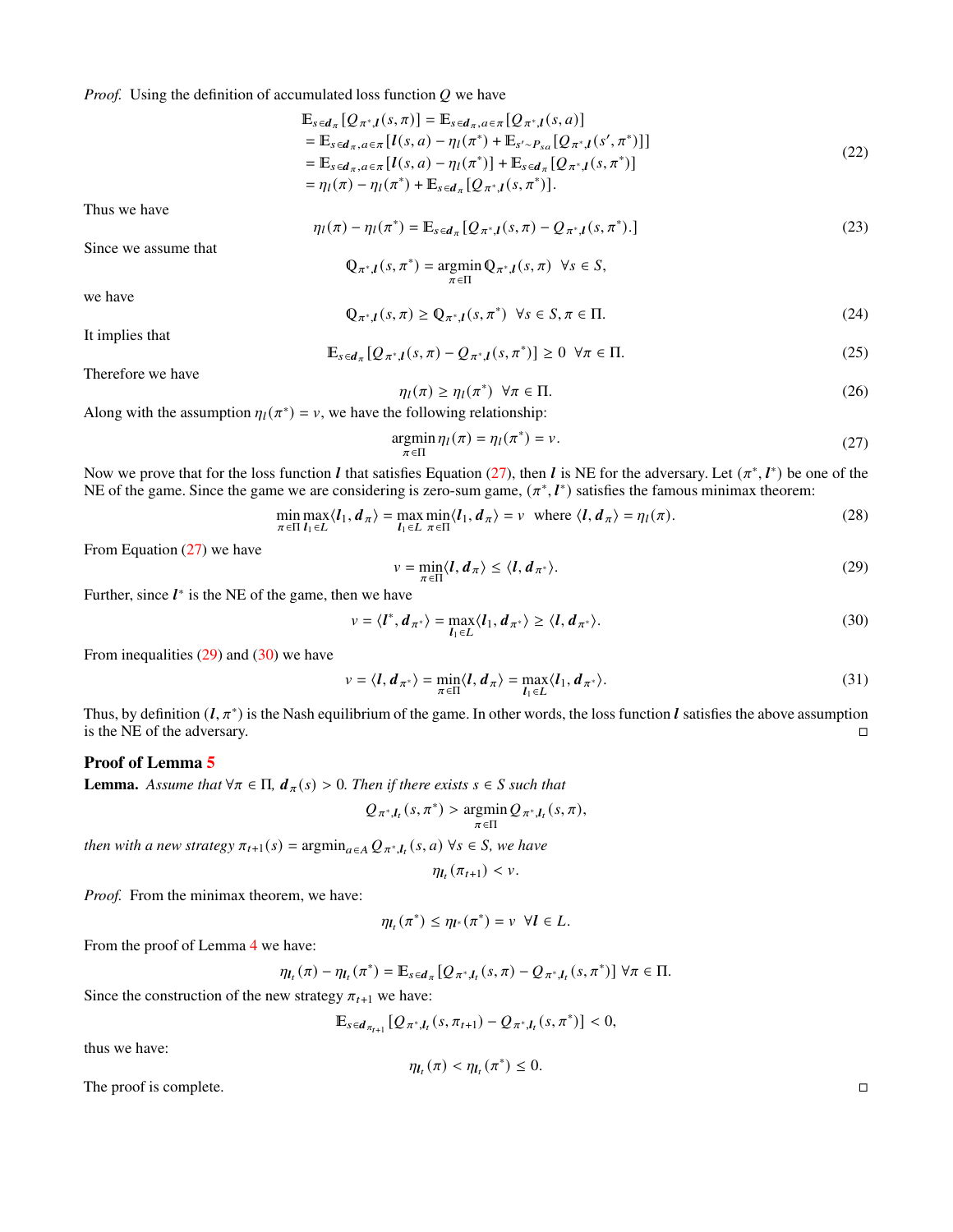**Theorem.** Assume that the adversary follows the MWU algorithm with non-increasing step size  $\mu_t$  such that  $\lim_{T\to\infty}\sum_{t=1}^T\mu_t=$ ∞ and there exists t' ∈ ℕ with  $\mu_{t'} \leq \frac{1}{3}$  $\mu_{t'} \leq \frac{1}{3}$  $\mu_{t'} \leq \frac{1}{3}$ . If the agent follows the Algorithm 3 then there exists a Nash equilibrium l<sup>\*</sup> for the *adversary such that*  $lim_{t\to\infty}l_t = l^*$  *almost everywhere and*  $lim_{t\to\infty}l_t = \pi^*$ .

In order to prove the above theorem, we first need the following lemma:

#### Lemma.

$$
RE\left(l^*\|l_{2k-1}\right)-RE\left(l^*\|l_{2k+1}\right)\geq \frac{1}{2}\mu_{2k}\alpha_{2k}\left(v-\eta_{l_{2k-1}}(\hat{\pi}_{2k})\right)\ \forall k\in\mathbb{N}:\ 2k\geq t'.
$$

*Proof.* Using the definition of relative entropy we have:

RE 
$$
(l^*||l_{2k-1})
$$
 - RE  $(l^*||l_{2k+1})$   
\n=  $(RE(l^*||l_{2k+1}) - RE(l^*||l_{2k})) + (RE(l^*||l_{2k}) - RE(l^*||l_{2k-1}))$   
\n=  $\left(\sum_{i=1}^n l^*(i) \log \left(\frac{l^*(i)}{l_{2k+1}(i)}\right) - \sum_{i=1}^n l^*(i) \log \left(\frac{l^*(i)}{l_{2k}(i)}\right)\right) +$   
\n $\left(\sum_{i=1}^n l^*(i) \log \left(\frac{l^*(i)}{l_{2k}(i)}\right) - \sum_{i=1}^n l^*(i) \log \left(\frac{l^*(i)}{l_{2k-1}(i)}\right)\right)$   
\n=  $\left(\sum_{i=1}^n l^*(i) \log \left(\frac{l_{2k}(i)}{l_{2k+1}(i)}\right)\right) + \left(\sum_{i=1}^n l^*(i) \log \left(\frac{l_{2k-1}(i)}{l_{2k}(i)}\right)\right).$ 

Following the update rule of the Multiplicative Weights Update algorithm we have:

$$
RE(I^*||I_{2k+1}) - RE(I^*||I_{2k-1})
$$
  
=  $(-\mu_{2k} \langle I^*, d_{\pi_{2k}} \rangle + \log(Z_{2k})) + (-\mu_{2k-1} \langle I^*, d_{\pi_{2k}} \rangle + \log(Z_{2k-1}))$   

$$
\leq \left( -\mu_{2k} \nu + \log \left( \sum_{i=1}^n I_{2k}(i) e^{\mu_{2k} \langle e_i, d_{\pi_{2k}} \rangle} \right) \right) + (-\mu_{2k-1} \nu + \log(Z_{2k-1}))
$$
  
=  $(-\mu_{2k} \nu + \log \left( \sum_{i=1}^n I_{2k-1}(i) e^{\mu_{2k-1} \langle e_i, d_{\pi_{2k-1}} \rangle} e^{\mu_{2k} \langle e_i, d_{\pi_{2k}} \rangle} \right) - \log(Z_{2k-1})$   
+  $(-\mu_{2k-1} \nu + \log(Z_{2k-1})),$  (32a)

where Inequality [\(32a\)](#page-19-0) is due to the fact that  $\langle l^*, d_\pi \rangle \ge \nu \,\forall \pi$ . Thus,

$$
RE(I^*||I_{2k+1}) - RE(I^*||I_{2k-1})
$$
  
\n
$$
\leq \left( -\mu_{2k} v + \log \left( \sum_{i=1}^n I_{2k-1}(i) e^{\mu_{2k-1} \langle e_i, d_{\pi_{2k-1}} \rangle} e^{\mu_{2k} \langle e_i, d_{\pi_{2k}} \rangle} \right) \right) - \mu_{2k-1} v
$$
  
\n
$$
\leq \left( -\mu_{2k} v + \log \left( \sum_{i=1}^n I_{2k-1}(i) e^{\mu_{2k-1} v} e^{\mu_{2k} \langle e_i, d_{\pi_{2k}} \rangle} \right) \right) - \mu_{2k-1} v
$$
  
\n
$$
= -\mu_{2k} v + \log \left( \sum_{i=1}^n I_{2k-1}(i) e^{\mu_{2k} \langle e_i, d_{\pi_{2k}} \rangle} \right),
$$
  
\n
$$
= \exp\left( \sum_{i=1}^n I_{2k-1}(i) e^{\mu_{2k} \langle e_i, d_{\pi_{2k}} \rangle} \right),
$$

where Inequality  $(33a)$  is the result of the inequality:

$$
\langle l, d_{\pi^*}\rangle \leq v \ \forall l.
$$

Now, using the update rule of Algorithm [3](#page-6-0)

$$
\boldsymbol{d}_{\pi_{2k}} = (1 - \alpha_{2k}) \boldsymbol{d}_{\pi^*} + \alpha_{2k} \boldsymbol{d}_{\hat{\pi}_{2k}},
$$

we have

$$
RE(I^*||I_{2k+1}) - RE(I^*||I_{2k-1})
$$
  
\n
$$
\leq -\mu_{2k}v + \log \left( \sum_{i=1}^n I_{2k-1}(i)e^{\mu_{2k}((1-\alpha_{2k})(e_i,d_{\pi^*})+\alpha_{2k}\langle e_i,d_{\hat{\pi}_{2k}}\rangle)} \right)
$$
  
\n
$$
\leq -\mu_{2k}\alpha_{2k}v + \log \left( \sum_{i=1}^n I_{2k-1}(i)e^{\mu_{2k}\alpha_{2k}\langle e_i,d_{\hat{\pi}_{2k}}\rangle} \right).
$$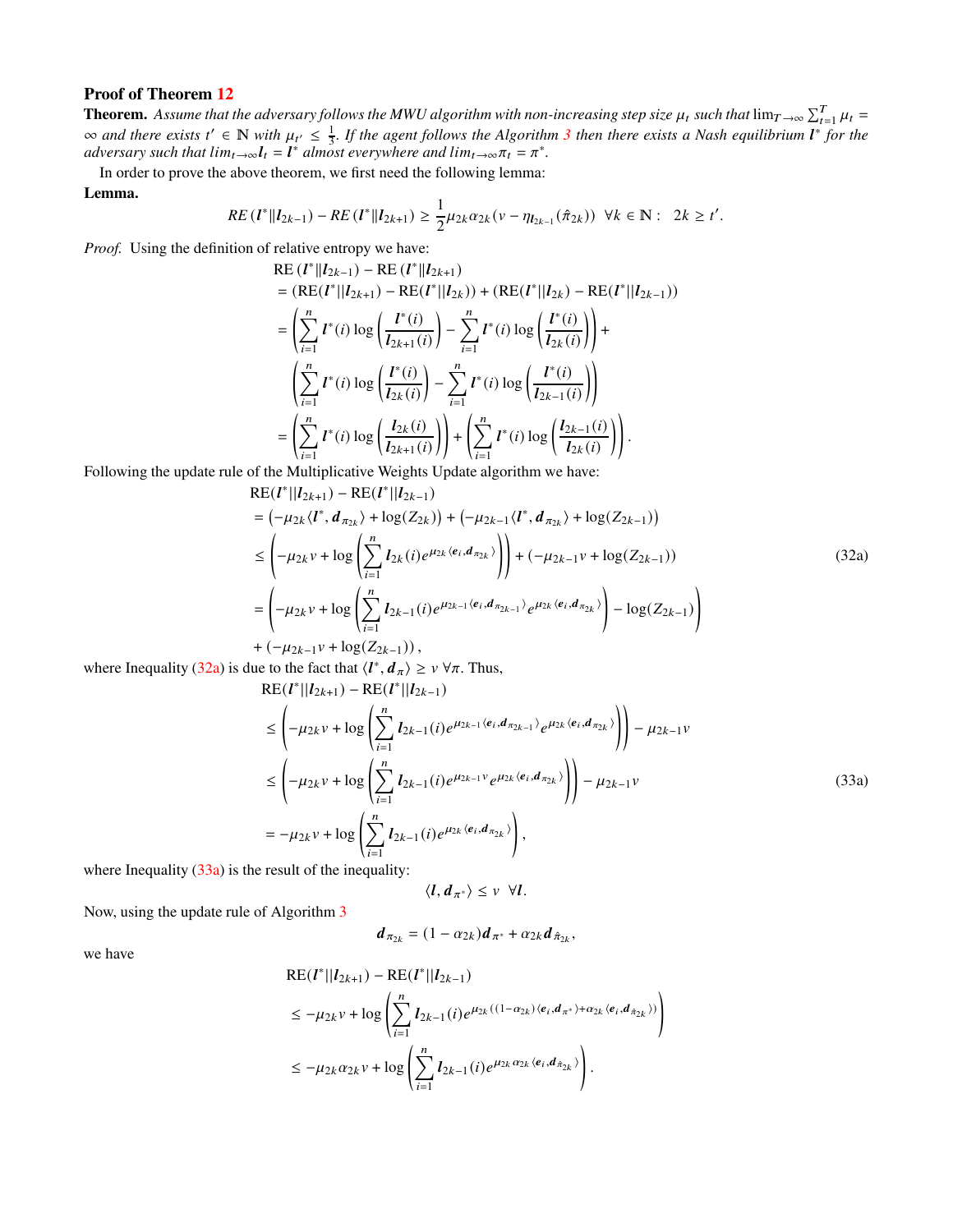Denote  $f(\mathbf{l}_{2k-1}) = \langle \mathbf{l}_{2k-1}, \mathbf{d}_{\hat{\pi}_{2k}} \rangle$ , we then have

$$
RE(I^*||I_{2k+1}) - RE(I^*||I_{2k-1})
$$
  
\n
$$
\leq -\mu_{2k}\alpha_{2k}v + \log\left(\sum_{i=1}^n I_{2k-1}(i)e^{\mu_{2k}\alpha_{2k}\langle e_i, d_{\hat{\pi}_{2k}}\rangle}\right)
$$
  
\n
$$
= \mu_{2k}\alpha_{2k}(1-v) + \log\left(\sum_{i=1}^n I_{2k-1}(i)e^{-\mu_{2k}\alpha_{2k}(1-\langle e_i, d_{\hat{\pi}_{2k}}\rangle)}\right)
$$
(35a)

$$
\leq \mu_{2k} \alpha_{2k} (1 - v) + \log \left( \sum_{i=1}^{n} l_{2k-1}(i) (1 - (1 - e^{-\mu_{2k} \alpha_{2k}}) (1 - \langle e_i, d_{\hat{\pi}_{2k}} \rangle)) \right) \tag{35b}
$$

$$
= \mu_{2k} \alpha_{2k} (1 - v) + \log (1 - (1 - e^{-\mu_{2k} \alpha_{2k}}) (1 - \langle l_{2k-1}, d_{\hat{\pi}_{2k}} \rangle))
$$
  
\n
$$
\leq \mu_{2k} \alpha_{2k} (1 - v) - (1 - e^{-\mu_{2k} \alpha_{2k}}) (1 - \langle l_{2k-1}, d_{\hat{\pi}_{2k}} \rangle)
$$
  
\n
$$
= \mu_{2k} \alpha_{2k} (1 - v) - (1 - e^{-\mu_{2k} \alpha_{2k}}) (1 - f(l_{2k-1})),
$$
\n(35c)

Equation [\(35a\)](#page-19-0) is created by adding and subtracting  $\mu_{2k} \alpha_{2k}$  on the first and second terms.

Inequalities  $(35b, 35c)$  $(35b, 35c)$  $(35b, 35c)$  are due to

$$
\beta^x \le 1 - (1 - \beta)x \quad \forall \beta \ge 0 \quad l \in [0, 1] \quad \text{and} \quad \log(1 - x) \le -x \quad \forall x < 1.
$$

We can develop Inequality [\(35c\)](#page-19-2) further as

RE(
$$
l^*||l_{2k+1}
$$
) – RE( $l^*||l_{2k-1}$ )  
\n $\leq \mu_{2k} \alpha_{2k} (1 - v) - (1 - e^{-\mu_{2k} \alpha_{2k}}) (1 - f(l_{2k-1}))$   
\n $\leq \mu_{2k} \alpha_{2k} (1 - v) - \left(1 - \left(1 - \mu_{2k} \alpha_{2k} + \frac{1}{2} (\mu_{2k} \alpha_{2k})^2\right)\right) (1 - f(l_{2k-1}))$  (36a)

$$
= \mu_{2k} \alpha_{2k} (f(l_{2k-1}) - v) + \frac{1}{2} (\mu_{2k} \alpha_{2k})^2 (1 - f(l_{2k-1}))
$$
  
\n
$$
\leq \mu_{2k} \alpha_{2k} (f(l_{2k-1}) - v) + \frac{1}{2} \mu_{2k} \alpha_{2k} \mu_{2k} \frac{v - f(l_{2k-1})}{\beta} (1 - f(l_{2k-1}))
$$
\n(36b)

$$
\leq \mu_{2k} \alpha_{2k} (f(\mathbf{l}_{2k-1}) - v) + \frac{1}{2} \mu_{2k} \alpha_{2k} (v - f(\mathbf{l}_{2k-1}))
$$
\n
$$
= -\frac{1}{2} \mu_{2k} \alpha_{2k} (v - f(\mathbf{l}_{2k-1})) \leq 0.
$$
\n(36c)

Here, Inequality ([36](#page-19-0)*a*) is due to  $e^x \leq 1 + x + \frac{1}{2}x^2 \ \forall l \in [-\infty, 0]$ , Inequality [\(36b\)](#page-19-1) comes from the definition of  $\alpha_l$ :

<span id="page-19-2"></span><span id="page-19-1"></span><span id="page-19-0"></span>
$$
\alpha_t = \frac{v - f(l_{2k-1})}{\beta}, \ \beta \ge 1 - f(l), \ f(l_{2k-1}) \le 1.
$$

Finally, Inequality ([36](#page-19-2) $c$ ) comes from the choice of k at the beginning of the proof, i.e.,  $\mu_{2k} \leq 1$ .

Now we can prove Theorem [12:](#page-6-3)

*Proof.* We focus on the regret analysis with respect to the stationary distribution  $d_{\pi_t}$ . Let  $l^*$  be a minimax equilibrium strategy of the adversary ( $l^*$  may not be unique). Following the above Lemma, for all  $k \in \mathbb{N}$  such that  $2k \ge t'$ , we have

$$
RE(I^*||I_{2k+1}) - RE(I^*||I_{2k-1}) \le -\frac{1}{2}\mu_{2k}\alpha_{2k}(\nu - f(I_{2k-1})),
$$
\n(37)

where we denote  $f(I_{2k-1}) = \langle I_{2k-1}, d_{\hat{\pi}_{2k}} \rangle$ . Thus, the sequence of relative entropy RE $(I^*||I_{2k-1})$  is non-increasing for all  $k \geq \frac{t'}{2}$ . As the sequence is bounded below by  $\hat{0}$ , it has a limit for any minimax equilibrium strategy  $\hat{l}^*$ . Since  $t'$  $\Sigma$ is a finite number and  $\sum_{t=1}^{\infty} \mu_t = \infty$ , we have  $\sum_{t=t'}^{\infty} \mu_t = \infty$ . Thus,

<span id="page-19-3"></span>
$$
\lim_{T \to \infty} \sum_{k=\left\lceil \frac{t'}{2} \right\rceil}^{T} \mu_{2k} = \infty.
$$